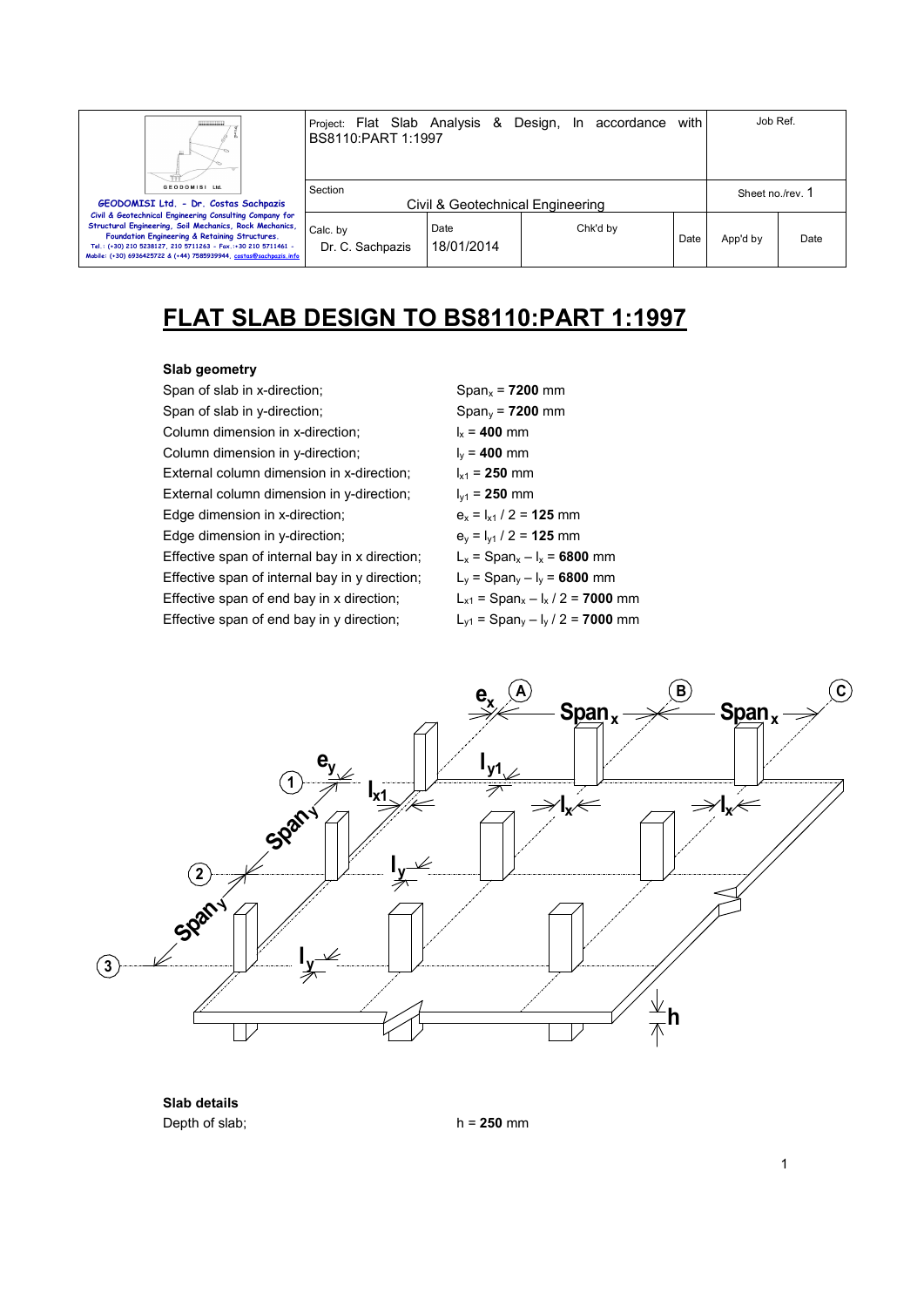

Project: Flat Slab Analysis & Design, In accordance with BS8110:PART 1:1997 Job Ref. Section Civil & Geotechnical Engineering Sheet no./rev. 1

Chk'd by

Date App'd by Date

**GEODOMISI Ltd. - Dr. Costas Sachpazis Civil & Geotechnical Engineering Consulting Company for Structural Engineering, Soil Mechanics, Rock Mechanics, Foundation Engineering & Retaining Structures. Tel.: (+30) 210 5238127, 210 5711263 - Fax.:+30 210 5711461 - Mobile: (+30) 6936425722 & (+44) 7585939944, costas@sachpazis.info**

| Characteristic strength of concrete:            | $f_{\text{cu}} = 35$ N/mm <sup>2</sup>                                                   |
|-------------------------------------------------|------------------------------------------------------------------------------------------|
| Characteristic strength of reinforcement;       | $f_v = 500$ N/mm <sup>2</sup>                                                            |
| Characteristic strength of shear reinforcement; | $f_{\text{vv}} = 500 \text{ N/mm}^2$                                                     |
| Material safety factor;                         | $v_m = 1.15$                                                                             |
| Cover to bottom reinforcement:                  | $c = 20$ mm                                                                              |
| Cover to top reinforcement;                     | $c' = 20$ mm                                                                             |
| Loading details                                 |                                                                                          |
| Characteristic dead load;                       | $G_k = 7.000$ kN/m <sup>2</sup>                                                          |
| Characteristic imposed load;                    | $Q_k = 5.000$ kN/m <sup>2</sup>                                                          |
| Dead load factor;                               | $\gamma_{\rm G} = 1.4$                                                                   |
| Imposed load factor;                            | $y_{\Omega} = 1.6$                                                                       |
| Total ultimate load:                            | $N_{\text{ult}} = (G_k \times \gamma_G) + (Q_k \times \gamma_Q) = 17.800 \text{ kN/m}^2$ |
| Moment redistribution ratio:                    | $\beta_{\rm b} = 1.0$                                                                    |
| Ratio of support moments to span moments;       | $i = 1.0$                                                                                |

Date 18/01/2014

### **DESIGN SLAB IN THE X-DIRECTION**

Calc. by

Dr. C. Sachpazis

### **SAGGING MOMENTS**

# **End bay A-B**

| Effective span;         | $L = 7000$ mm                                                                               |
|-------------------------|---------------------------------------------------------------------------------------------|
| Depth of reinforcement; | $d = 200$ mm                                                                                |
| Midspan moment:         | m = $(N_{\text{ult}} \times L^2) / (2 \times (1 + \sqrt{(1 + i)})^2)$ = <b>74.823</b> kNm/m |
| Support moment:         | $m' = i \times m = 74.823$ kNm/m                                                            |
| Design reinforcement    |                                                                                             |

Minimum area of reinforcement required;

**Provide 20 dia bars @ 150 centres** Area of reinforcement provided;

**Check deflection** 

Lever arm;  $K' = 0.402 \times (\beta_b - 0.4) - 0.18 \times (\beta_b - 0.4)^2 = 0.176$  $K = m / (d^2 \times f_{\text{cu}}) = 0.053$ 

*Compression reinforcement is not required* 

 $z = min((0.5 + \sqrt{(0.25 - (K / 0.9))}), 0.95) \times d = 187.3$  mm Area of reinforcement designed;  $A_{s\_des} = m / (z \times f_y / \gamma_m) = 919$  mm<sup>2</sup>/m  $A_{s,min} = 0.0013 \times h = 325$  mm<sup>2</sup>/m Area of reinforcement required;  $A_{s_{\text{req}}} = \text{max}(A_{s_{\text{neg}}}, A_{s_{\text{min}}}) = 919 \text{ mm}^2/\text{m}$ 

> $1(4 \times s) = 2094$  mm<sup>2</sup>/m *PASS - Span reinforcement is OK*

# Design service stress;  $f_s = 2 \times f_y \times A_{s_{\text{req}}} / (3 \times A_{s_{\text{prow}}} \times \beta_b) = 146 \text{ N/mm}^2$ Modification factor;  $k_1 = min(0.55+(477N/mm^2 - f_s)/(120\times(0.9N/mm^2+(m/d^2))),2) = 1.545$ Allowable span to depth ratio;  $0.9 \times 26 \times k_1 = 36.151$ Actual span to depth ratio; L / d = 35.000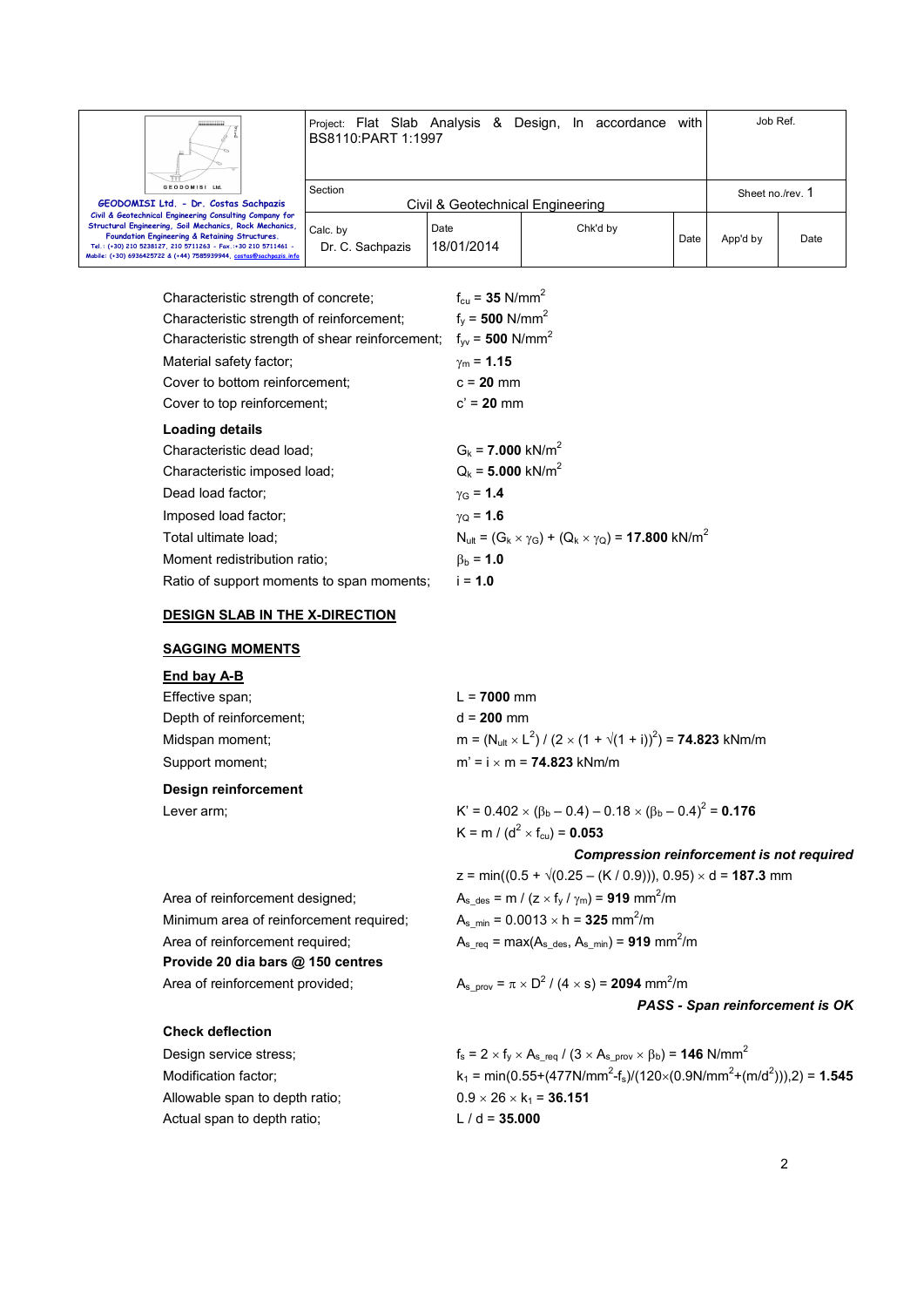

**Civil & Geotechnical Engineering Consulting Company for Structural Engineering, Soil Mechanics, Rock Mechanics, Foundation Engineering & Retaining Structures. Tel.: (+30) 210 5238127, 210 5711263 - Fax.:+30 210 5711461 - Mobile: (+30) 6936425722 & (+44) 7585939944, costas@sachpazis.info**

Dr. C. Sachpazis

Project: Flat Slab Analysis & Design, In accordance with BS8110:PART 1:1997 Job Ref. Section Civil & Geotechnical Engineering Sheet no./rev. 1 Calc. by Date 18/01/2014 Chk'd by Date App'd by Date

### *PASS - Span to depth ratio is OK*

| <b>Internal bay B-C</b>                                                      |                                                                                                                  |
|------------------------------------------------------------------------------|------------------------------------------------------------------------------------------------------------------|
| Effective span;                                                              | $L = 6800$ mm                                                                                                    |
| Depth of reinforcement;                                                      | $d = 202$ mm                                                                                                     |
| Midspan moment;                                                              | m = $(N_{ult} \times L^2) / (2 \times (\sqrt{(1 + i)} + \sqrt{(1 + i)})^2)$ = 51.442 kNm/m                       |
| Support moment;                                                              | $m' = i \times m = 51.442$ kNm/m                                                                                 |
| Design reinforcement                                                         |                                                                                                                  |
| Lever arm;                                                                   | K' = $0.402 \times (\beta_b - 0.4) - 0.18 \times (\beta_b - 0.4)^2 = 0.176$                                      |
|                                                                              | K = m / ( $d^2$ × f <sub>cu</sub> ) = <b>0.036</b>                                                               |
|                                                                              | <b>Compression reinforcement is not required</b>                                                                 |
|                                                                              | $z = min((0.5 + \sqrt{(0.25 - (K / 0.9))}), 0.95) \times d = 191.9$ mm                                           |
| Area of reinforcement designed;                                              | $A_{s \text{ des}} = m / (z \times f_{v} / \gamma_{m}) = 617 \text{ mm}^{2}/m$                                   |
| Minimum area of reinforcement required;                                      | $A_s$ <sub>min</sub> = 0.0013 $\times$ h = <b>325</b> mm <sup>2</sup> /m                                         |
| Area of reinforcement required;                                              | $A_{s \text{req}} = \text{max}(A_{s \text{ des}}, A_{s \text{ min}}) = 617 \text{ mm}^2/\text{m}$                |
| Provide 16 dia bars @ 200 centres                                            |                                                                                                                  |
| Area of reinforcement provided;                                              | $A_{s \text{ prov}} = \pi \times D^2 / (4 \times s) = 1005 \text{ mm}^2/\text{m}$                                |
|                                                                              | PASS - Span reinforcement is OK                                                                                  |
| <b>Check deflection</b>                                                      |                                                                                                                  |
| Design service stress;                                                       | $f_s = 2 \times f_y \times A_{s \text{req}} / (3 \times A_{s \text{ prov}} \times \beta_b) = 204 \text{ N/mm}^2$ |
| Modification factor;                                                         | $k_1 = min(0.55+(477N/mm^2-f_s)/(120\times(0.9N/mm^2+(m/d^2))),2) = 1.601$                                       |
| Allowable span to depth ratio;                                               | $0.9 \times 26 \times k_1 = 37.469$                                                                              |
| Actual span to depth ratio;                                                  | $L/d = 33.663$                                                                                                   |
|                                                                              | PASS - Span to depth ratio is OK                                                                                 |
| <b>HOGGING MOMENTS - INTERNAL STRIP</b>                                      |                                                                                                                  |
| Penultimate column B3                                                        |                                                                                                                  |
| Consider the reinforcement concentrated in half width strip over the support |                                                                                                                  |
| Depth of reinforcement;                                                      | $d' = 200$ mm                                                                                                    |
| Support moment;                                                              | $m' = 2 \times i \times m = 149.646$ kNm/m                                                                       |
| Lever arm;                                                                   | K' = $0.402 \times (\beta_b - 0.4) - 0.18 \times (\beta_b - 0.4)^2 = 0.176$                                      |
|                                                                              | K = m' / (d' <sup>2</sup> × f <sub>cu</sub> ) = <b>0.107</b>                                                     |
|                                                                              | <b>Compression reinforcement is not required</b>                                                                 |
|                                                                              | $z = min((0.5 + \sqrt{(0.25 - (K / 0.9))}), 0.95) \times d' = 172.5$ mm                                          |
|                                                                              |                                                                                                                  |

Minimum area of reinforcement required; Area of reinforcement required;  $A_{s_{red}} = max(A_{s_{red}}, A_{s_{min}}) = 1996$  mm<sup>2</sup>/m **Provide 20 dia bars @ 150 centres** Area of reinforcement provided;

Area of reinforcement required;  $A_{s\_des} = m' / (z \times f_y / \gamma_m) = 1996 \text{ mm}^2/\text{m}$  $A_{s\_min} = 0.0013 \times h = 325$  mm<sup>2</sup>/m

 $1(4 \times s) = 2094$  mm<sup>2</sup>/m

*PASS - Support reinforcement is OK*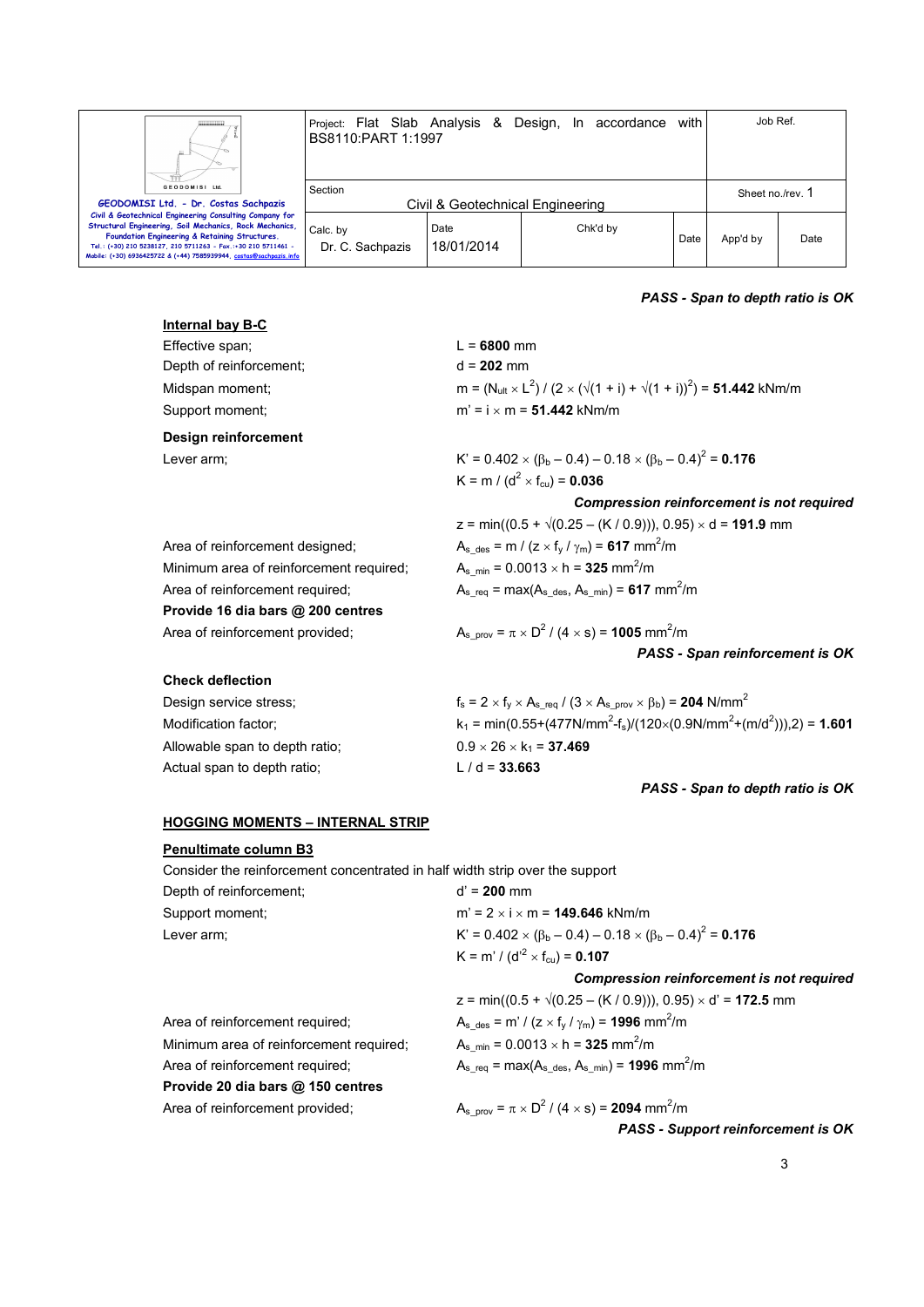| <br>Ш.                                                                                                                                                                                                                                                                                                      | Project: Flat Slab Analysis & Design, In accordance<br>BS8110:PART 1:1997 |                                  |          | with | Job Ref.         |     |
|-------------------------------------------------------------------------------------------------------------------------------------------------------------------------------------------------------------------------------------------------------------------------------------------------------------|---------------------------------------------------------------------------|----------------------------------|----------|------|------------------|-----|
| GEODOMISI Ltd.<br>GEODOMISI Ltd. - Dr. Costas Sachpazis                                                                                                                                                                                                                                                     | Section                                                                   | Civil & Geotechnical Engineering |          |      | Sheet no./rev. 1 |     |
| Civil & Geotechnical Engineering Consulting Company for<br>Structural Engineering, Soil Mechanics, Rock Mechanics,<br>Foundation Engineering & Retaining Structures.<br>Tel.: (+30) 210 5238127, 210 5711263 - Fax.:+30 210 5711461 -<br>Mobile: (+30) 6936425722 & (+44) 7585939944, costas@sachpazis.info | Calc. by<br>Dr. C. Sachpazis                                              | Date<br>18/01/2014               | Chk'd by | Date | App'd by         | Dat |

### **Internal column C3**

Consider the reinforcement concentrated in half width strip over the support

| Depth of reinforcement;                 | $d' = 200$ mm                                                                                      |
|-----------------------------------------|----------------------------------------------------------------------------------------------------|
| Support moment:                         | $m' = 2 \times i \times m = 102.884$ kNm/m                                                         |
| Lever arm;                              | $K' = 0.402 \times (\beta_b - 0.4) - 0.18 \times (\beta_b - 0.4)^2 = 0.176$                        |
|                                         | K = m' / (d' <sup>2</sup> × f <sub>cu</sub> ) = <b>0.073</b>                                       |
|                                         | <b>Compression reinforcement is not required</b>                                                   |
|                                         | $z = min((0.5 + \sqrt{(0.25 - (K / 0.9))}), 0.95) \times d' = 182.1$ mm                            |
| Area of reinforcement required;         | $A_{s \text{ des}} = m' / (z \times f_{v} / \gamma_{m}) = 1300 \text{ mm}^{2}/m$                   |
| Minimum area of reinforcement required; | $A_{s,min} = 0.0013 \times h = 325$ mm <sup>2</sup> /m                                             |
| Area of reinforcement required;         | $A_{s \text{req}} = \text{max}(A_{s \text{ des}}, A_{s \text{ min}}) = 1300 \text{ mm}^2/\text{m}$ |
| Provide 20 dia bars @ 200 centres       |                                                                                                    |
| Area of reinforcement provided;         | A <sub>s prov</sub> = $\pi \times D^2$ / (4 $\times$ s) = <b>1571</b> mm <sup>2</sup> /m           |
|                                         | <b>PASS - Support reinforcement is OK</b>                                                          |

### **HOGGING MOMENTS – EXTERNAL STRIP**

### **Penultimate column B1, B2**

Consider one and a half bays of negative moment being resisted over the edge and penultimate column

| Width of span;          | $B = 7200$ mm                                                                                           |
|-------------------------|---------------------------------------------------------------------------------------------------------|
| Edge distance:          | $e = 125$ mm                                                                                            |
| Depth of reinforcement; | $d' = 200$ mm                                                                                           |
| Support moment;         | m' = m $\times$ i $\times$ (e + B + B / 2) / ((0.5 $\times$ B) + (0.2 $\times$ B) + e) = <b>158.265</b> |
| kNm/m                   |                                                                                                         |
| Lever arm;              | K' = $0.402 \times (\beta_b - 0.4) - 0.18 \times (\beta_b - 0.4)^2 = 0.176$                             |
|                         | K = m' / (d' <sup>2</sup> × f <sub>cu</sub> ) = <b>0.113</b>                                            |

|                                         | $z = min((0.5 + \sqrt{(0.25 - (K / 0.9))}), 0.95) \times d' = 170.5$ mm                            |
|-----------------------------------------|----------------------------------------------------------------------------------------------------|
| Area of reinforcement required;         | $A_{s \text{ des}} = m' / (z \times f_{v} / \gamma_{m}) = 2134 \text{ mm}^{2}/m$                   |
| Minimum area of reinforcement required; | $A_{\rm s,min} = 0.0013 \times h = 325$ mm <sup>2</sup> /m                                         |
| Area of reinforcement required;         | $A_{s \text{req}} = \text{max}(A_{s \text{ des}}, A_{s \text{ min}}) = 2134 \text{ mm}^2/\text{m}$ |
| Provide 20 dia bars @ 125 centres       |                                                                                                    |
| Area of reinforcement provided;         | $A_{s \text{ prov}} = \pi \times D^2 / (4 \times s) = 2513 \text{ mm}^2/\text{m}$                  |
|                                         | PASS - Support reinforcement is OK                                                                 |

### **Internal column C1, C2**

 Consider one and a half bays of negative moment being resisted over the edge and penultimate column Width of span; B = **7200** mm Edge distance; e = **125** mm Depth of reinforcement; d' = 200 mm Support moment; moment; m' = m × i ×(e + B + B / 2) / ((0.5 × B) + (0.2 × B) + e) = **108.810** kNm/m

*Compression reinforcement is not required* 

Date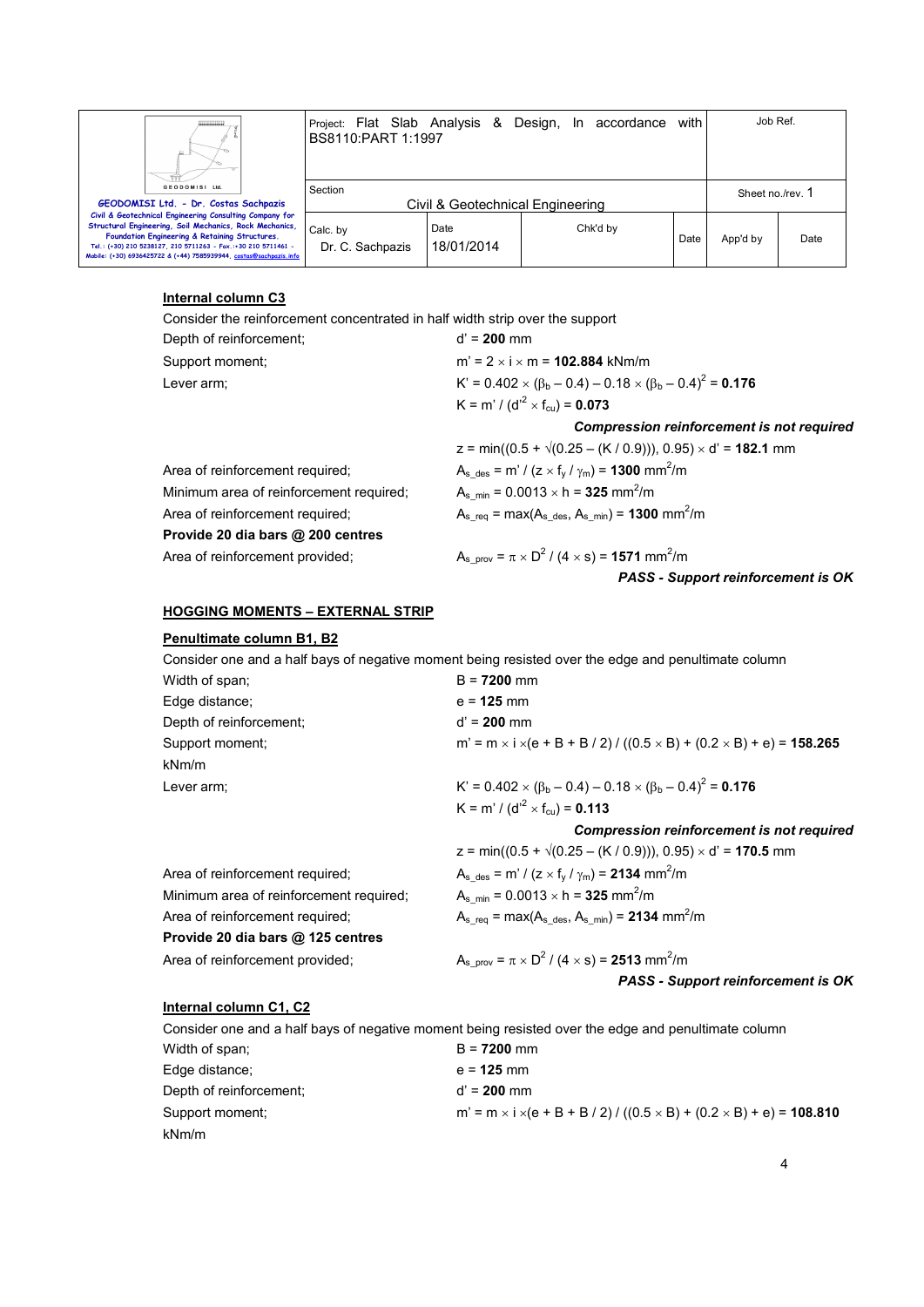

Project: Flat Slab Analysis & Design, In accordance with BS8110:PART 1:1997 Job Ref. Section Civil & Geotechnical Engineering Sheet no./rev. 1

**Civil & Geotechnical Engineering Consulting Company for Structural Engineering, Soil Mechanics, Rock Mechanics, Foundation Engineering & Retaining Structures. Tel.: (+30) 210 5238127, 210 5711263 - Fax.:+30 210 5711461 - Mobile: (+30) 6936425722 & (+44) 7585939944, cost** 

Lever arm;  $K' = 0.402 \times (\beta_b - 0.4) - 0.18 \times (\beta_b - 0.4)^2 = 0.176$  $\mathsf{K} = \mathsf{m}' / (\mathsf{d'}^2 \times \mathsf{f}_{\mathsf{cu}}) = \mathsf{0.078}$ 

Chk'd by

### *Compression reinforcement is not required*

Date App'd by Date

Minimum area of reinforcement required; **Provide 20 dia bars @ 200 centres** Area of reinforcement provided;

Calc. by

Dr. C. Sachpazis

Date 18/01/2014

 $z = min((0.5 + \sqrt{(0.25 - (K / 0.9))}), 0.95) \times d' = 180.9$  mm Area of reinforcement required;  $A_{s\_des} = m' / (z \times f_y / \gamma_m) = 1383 \text{ mm}^2/\text{m}$  $A_s$ <sub>min</sub> = 0.0013  $\times$  h = **325** mm<sup>2</sup>/m Area of reinforcement required;  $A_{s_{red}} = max(A_{s_{red}}, A_{s_{min}}) = 1383$  mm<sup>2</sup>/m

$$
A_{s\_prov} = \pi \times D^2 / (4 \times s) = 1571 \text{ mm}^2/\text{m}
$$
  
**PASS - Support reinforcement is OK**

### **Corner column A1**

Depth of reinforcement; d' = 206 mm Area of column head;  $A = I_x \times I_{y1} = 0.100 \text{ m}^2$ 

Total load on column;  $S = ((\text{Span}_x / 2) + e_x) \times ((\text{Span}_y / 2) + e_y) \times N_{\text{ul}} = 247 \text{ kN}$ Support moment;  $m' = S \times (1 - (N_{\text{ult}} \times A / S)^{1/3}) / 2 = 99.639 \text{ kNm/m}$ Lever arm;  $K' = 0.402 \times (\beta_b - 0.4) - 0.18 \times (\beta_b - 0.4)^2 = 0.176$  $K = m' / (d'^2 \times f_{\text{cu}}) = 0.067$ 

### *Compression reinforcement is not required*

Area of reinforcement required;  $A_{s\_des} = m' / (z \times f_y / \gamma_m) = 1211 \text{ mm}^2/\text{m}$ Minimum area of reinforcement required; **Provide 16 dia bars @ 150 centres** Area of reinforcement provided:

### **Edge column A2, A3**

Depth of reinforcement; d' = 202 mm Area of column head;  $A = I_{x1} \times I_y = 0.100 \text{ m}^2$ 

 $z = min((0.5 + \sqrt{(0.25 - (K/0.9))}), 0.95) \times d' = 189.3$  mm  $A_{s,min} = 0.0013 \times h = 325$  mm<sup>2</sup>/m Area of reinforcement required;  $A_{s_{red}} = max(A_{s_{red}}, A_{s_{min}}) = 1211 \text{ mm}^2/\text{m}$ 

$$
A_{s\_prov} = \pi \times D^2 / (4 \times s) = 1340 \text{ mm}^2/\text{m}
$$
  
PASS - Support reinforcement is OK

Total load on column;  $S = \text{Span}_x \times (\text{Span}_y / 2 + e_y) \times N_{ult} = 477 \text{ kN}$ Support moment; moment; minimized  $m' = S \times (1 - (N_{\text{ult}} \times A / S)^{1/3}) / 5.14 = 78.476$  kNm/m Lever arm;  $K' = 0.402 \times (\beta_b - 0.4) - 0.18 \times (\beta_b - 0.4)^2 = 0.176$  $\mathsf{K} = \mathsf{m}' / (\mathsf{d'}^2 \times \mathsf{f}_{\mathsf{cu}}) = \mathsf{0.055}$ 

### *Compression reinforcement is not required*

 $z = min((0.5 + \sqrt{(0.25 - (K / 0.9))}), 0.95) \times d' = 188.8$  mm Area of reinforcement required;  $A_{s\_des} = m' / (z \times f_y / \gamma_m) = 956 \text{ mm}^2/\text{m}$  $A_s_{min}$  = 0.0013  $\times$  h = 325 mm<sup>2</sup>/m Area of reinforcement required;  $A_{s_{\text{req}}} = \text{max}(A_{s_{\text{neg}}}, A_{s_{\text{min}}}) = 956 \text{ mm}^2/\text{m}$ 

 $1/(4 \times s) = 1149$  mm<sup>2</sup>/m

Minimum area of reinforcement required; **Provide 16 dia bars @ 175 centres** Area of reinforcement provided;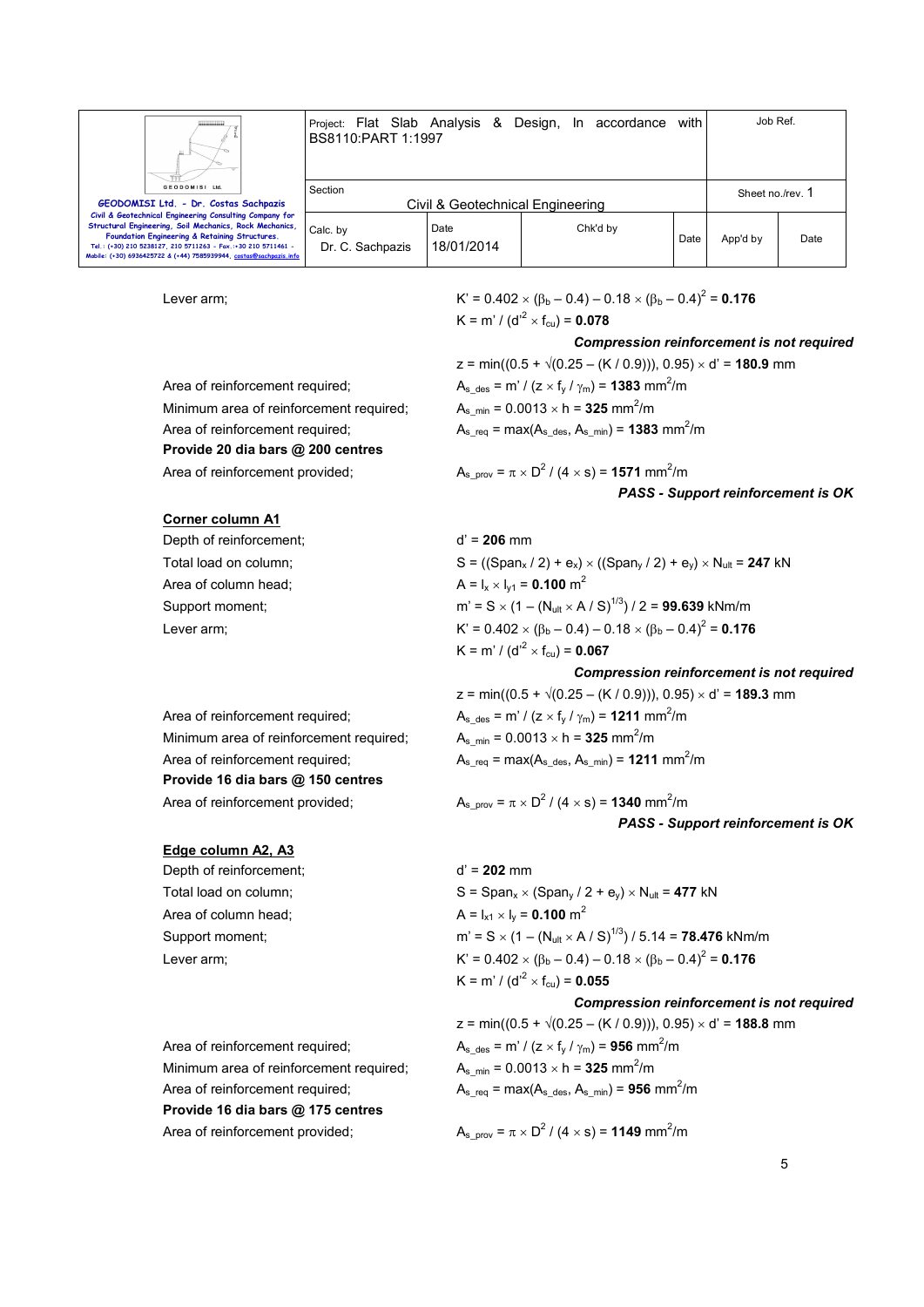

**Civil & Geotechnical Engineering Consulting Company for Structural Engineering, Soil Mechanics, Rock Mechanics, Foundation Engineering & Retaining Structures. Tel.: (+30) 210 5238127, 210 5711263 - Fax.:+30 210 5711461 - Mobile: (+30) 6936425722 & (+44) 7585939944, costas@sachpazis.info**

Project: Flat Slab Analysis & Design, In accordance with BS8110:PART 1:1997 Job Ref. Section Civil & Geotechnical Engineering Sheet no./rev. 1 Calc. by Dr. C. Sachpazis Date 18/01/2014 Chk'd by Date App'd by Date

### **Between columns 1-2, 2-3**

 Around the perimeter between the column heads provide a minimum of 50% of the required end span bottom reinforcement.

Area of reinforcement required;

 $A_{s_{\text{req}}} = A_{s \times 1} / 2 = 1047 \text{ mm}^2/\text{m}$ **Provide 16 dia bars @ 150 centres - 'U' bars with 1600 mm long legs**

Area of reinforcement provided;

 $1(4 \times s) = 1340$  mm<sup>2</sup>/m

*PASS - Edge reinforcement is OK* 

### **Distribution reinforcement**

**Provide 12 dia bars @ 300 centres**

Area of reinforcement provided;

# $1 (4 \times s) = 377$  mm<sup>2</sup>/m

### **DESIGN SLAB IN THE Y-DIRECTION**

### **SAGGING MOMENTS**

| End bay 1-2             |                                                                                             |
|-------------------------|---------------------------------------------------------------------------------------------|
| Effective span:         | $L = 7000$ mm                                                                               |
| Depth of reinforcement: | $d = 220$ mm                                                                                |
| Midspan moment:         | m = $(N_{\text{ult}} \times L^2) / (2 \times (1 + \sqrt{(1 + i)})^2) =$ <b>74.823</b> kNm/m |
| Support moment:         | $m' = i \times m = 74.823$ kNm/m                                                            |
| Design reinforcement    |                                                                                             |

Lever arm;  $K' = 0.402 \times (\beta_b - 0.4) - 0.18 \times (\beta_b - 0.4)^2 = 0.176$  $K = m / (d^2 \times f_{\text{cu}}) = 0.044$ 

A<sub>s min</sub> =  $0.0013 \times h = 325$  mm<sup>2</sup>/m

 $z = min((0.5 + \sqrt{(0.25 - (K / 0.9))}), 0.95) \times d = 208.6$  mm

*Compression reinforcement is not required* 

Area of reinforcement designed;  $A_{s\_des} = m / (z \times f_y / \gamma_m) = 825 \text{ mm}^2/\text{m}$ Minimum area of reinforcement required; Area of reinforcement required;  $A_{s_{\text{req}}} = \text{max}(A_{s_{\text{neg}}}, A_{s_{\text{min}}}) = 825 \text{ mm}^2/\text{m}$ **Provide 20 dia bars @ 200 centres** Area of reinforcement provided;

### $1/(4 \times s) = 1571$  mm<sup>2</sup>/m *PASS - Span reinforcement is OK*

### **Check deflection**

Allowable span to depth ratio;  $0.9 \times 26 \times k_1 = 36.942$ Actual span to depth ratio;  $L / d = 31.818$ 

Design service stress;  $f_s = 2 \times f_y \times A_{s\_req} / (3 \times A_{s\_prov} \times \beta_b) = 175 \text{ N/mm}^2$ Modification factor;  $k_1 = min(0.55+(477N/mm^2 - f_s)/(120\times(0.9N/mm^2+(m/d^2))),2) = 1.579$ 

*PASS - Span to depth ratio is OK* 

### **Internal bay 2-3**

Effective span; L = 6800 mm

*PASS - Support reinforcement is OK*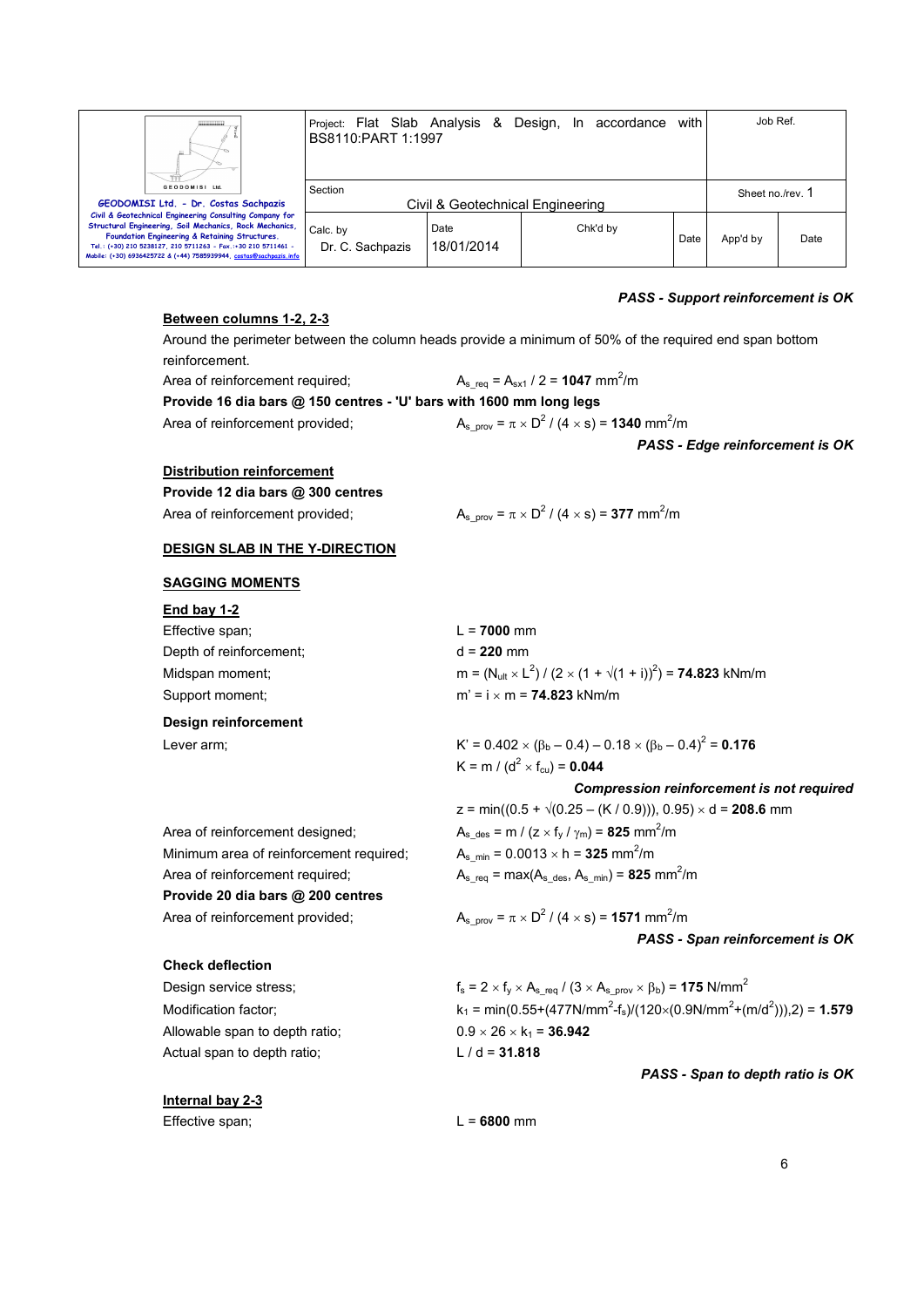

**Civil & Geotechnical Engineering Consulting Company for Structural Engineering, Soil Mechanics, Rock Mechanics, Foundation Engineering & Retaining Structures. Tel.: (+30) 210 5238127, 210 5711263 - Fax.:+30 210 5711461 - Mobile: (+30) 6936425722 & (+44) 7585939944, costas@sachpazis.info**

Project: Flat Slab Analysis & Design, In accordance with BS8110:PART 1:1997 Job Ref. Section Civil & Geotechnical Engineering Sheet no./rev. 1 Calc. by Date 18/01/2014 Chk'd by Date App'd by Date

 Depth of reinforcement; d = **222** mm Midspan moment;

Dr. C. Sachpazis

### **Design reinforcement**

Area of reinforcement designed;

Area of reinforcement required;

**Provide 16 dia bars @ 200 centres**

Minimum area of reinforcement required;

 $\sqrt{(2 \times (\sqrt{(1 + i)} + \sqrt{(1 + i)})^2)} = 51.442$  kNm/m Support moment;  $m' = i \times m = 51.442$  kNm/m

Lever arm;  $K' = 0.402 \times (\beta_b - 0.4) - 0.18 \times (\beta_b - 0.4)^2 = 0.176$  $K = m / (d^2 \times f_{\text{cu}}) = 0.030$ 

*Compression reinforcement is not required* 

Area of reinforcement designed;  
\n
$$
z = min((0.5 + \sqrt{(0.25 - (K / 0.9))}), 0.95) \times d = 210.9 \text{ mm}
$$
\n
$$
A_{s\_des} = m / (z \times f_y / \gamma_m) = 561 \text{ mm}^2/\text{m}
$$
\nMinimum area of reinforcement required;  
\nArea of reinforcement required;  
\n
$$
A_{s\_me} = 0.0013 \times h = 325 \text{ mm}^2/\text{m}
$$
\n
$$
A_{s\_req} = max(A_{s\_des}, A_{s\_min}) = 561 \text{ mm}^2/\text{m}
$$

Area of reinforcement provided; 
$$
A_{s\_prov} = \pi \times D^2 / (4 \times s) = 1005 \text{ mm}^2/\text{m}
$$
  
PASS - Span reinforcement is OK

### **Check deflection**

| Design service stress:         | $f_s = 2 \times f_v \times A_{s \text{ req}} / (3 \times A_{s \text{ prov}} \times \beta_b) = 186 \text{ N/mm}^2$ |
|--------------------------------|-------------------------------------------------------------------------------------------------------------------|
| Modification factor:           | $k_1 = min(0.55+(477N/mm^2-f_s)/(120\times(0.9N/mm^2+(m/d^2))),2) = 1.798$                                        |
| Allowable span to depth ratio; | $0.9 \times 26 \times k_1 = 42.062$                                                                               |
| Actual span to depth ratio;    | $L/d = 30.631$                                                                                                    |
|                                |                                                                                                                   |

### *PASS - Span to depth ratio is OK*

### **HOGGING MOMENTS – INTERNAL STRIP**

### **Penultimate column C2**

 Consider the reinforcement concentrated in half width strip over the support Depth of reinforcement; d' = **220** mm Support moment;  $m' = 2 \times i \times m = 149.646 \text{ kNm/m}$ Lever arm;  $K' = 0.402 \times (\beta_b - 0.4) - 0.18 \times (\beta_b - 0.4)^2 = 0.176$  $\mathsf{K} = \mathsf{m}' / (\mathsf{d'}^2 \times \mathsf{f}_{\mathsf{cu}}) = \mathsf{0.088}$ *Compression reinforcement is not required* 

|                                         | $z = min((0.5 + \sqrt{(0.25 - (K / 0.9))}), 0.95) \times d' = 195.7$ mm                            |
|-----------------------------------------|----------------------------------------------------------------------------------------------------|
| Area of reinforcement required;         | $A_{s \text{ des}} = m' / (z \times f_{v} / \gamma_{m}) = 1758 \text{ mm}^{2}/m$                   |
| Minimum area of reinforcement required; | $A_{s,min} = 0.0013 \times h = 325$ mm <sup>2</sup> /m                                             |
| Area of reinforcement required;         | $A_{s \text{req}} = \text{max}(A_{s \text{ des}}, A_{s \text{ min}}) = 1758 \text{ mm}^2/\text{m}$ |
| Provide 20 dia bars @ 150 centres       |                                                                                                    |
| Area of reinforcement provided;         | $A_{s \text{ prov}} = \pi \times D^2 / (4 \times s) = 2094 \text{ mm}^2/\text{m}$                  |
|                                         | PASS - Support reinforcement is OK                                                                 |

### **Internal column C3**

 Consider the reinforcement concentrated in half width strip over the support Depth of reinforcement; d' = **220** mm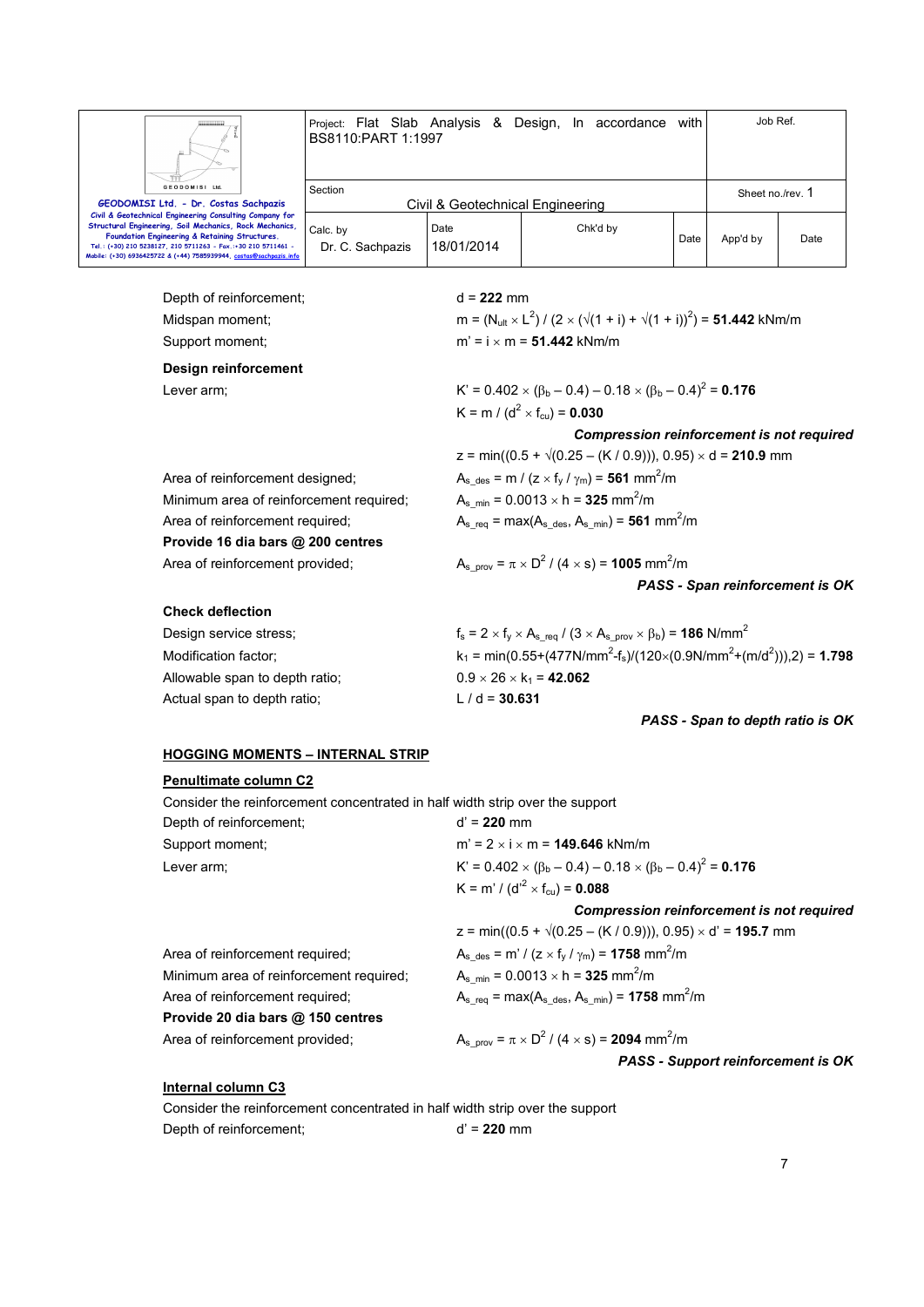

Project: Flat Slab Analysis & Design, In accordance with BS8110:PART 1:1997 Job Ref. Section Civil & Geotechnical Engineering Sheet no./rev. 1 Calc. by Date Chk'd by

Date App'd by Date

**Civil & Geotechnical Engineering Consulting Company for Structural Engineering, Soil Mechanics, Rock Mechanics, Foundation Engineering & Retaining Structures. Tel.: (+30) 210 5238127, 210 5711263 - Fax.:+30 210 5711461 - Mobile: (+30) 6936425722 & (+44) 7585939944, costas@sachpazis.info**

> Support moment;  $m' = 2 \times i \times m = 102.884$  kNm/m Lever arm;  $K' = 0.402 \times (\beta_b - 0.4) - 0.18 \times (\beta_b - 0.4)^2 = 0.176$  $K$  = m' / (d' $^2$   $\times$   $f_{\rm cu}$ ) = 0.061 *Compression reinforcement is not required*   $z = min((0.5 + \sqrt{(0.25 - (K / 0.9))}), 0.95) \times d' = 204.0$  mm Area of reinforcement required;  $A_{s\_des} = m' / (z \times f_y / \gamma_m) = 1160 \text{ mm}^2/\text{m}$ Minimum area of reinforcement required;  $A_s$ <sub>min</sub> = 0.0013  $\times$  h = **325** mm<sup>2</sup>/m Area of reinforcement required;  $A_{s_{\text{red}}} = \text{max}(A_{s_{\text{red}}}, A_{s_{\text{min}}}) = 1160 \text{ mm}^2/\text{m}$ **Provide 20 dia bars @ 200 centres** Area of reinforcement provided;  $1/(4 \times s) = 1571$  mm<sup>2</sup>/m *PASS - Support reinforcement is OK*

18/01/2014

### **HOGGING MOMENTS – EXTERNAL STRIP**

Dr. C. Sachpazis

### **Penultimate column A2, B2**

 Consider one and a half bays of negative moment being resisted over the edge and penultimate column Width of span; B = **7200** mm

| <b>VVIULII UI SUGII,</b> | <u>D – I LUU IIIIII</u>                                                                                 |
|--------------------------|---------------------------------------------------------------------------------------------------------|
| Edge distance:           | $e = 125$ mm                                                                                            |
| Depth of reinforcement;  | $d' = 220$ mm                                                                                           |
| Support moment:          | m' = m $\times$ i $\times$ (e + B + B / 2) / ((0.5 $\times$ B) + (0.2 $\times$ B) + e) = <b>158.265</b> |
| kNm/m                    |                                                                                                         |
| Lever arm:               | K' = $0.402 \times (\beta_b - 0.4) - 0.18 \times (\beta_b - 0.4)^2 = 0.176$                             |
|                          | K = m' / (d' <sup>2</sup> × f <sub>cu</sub> ) = <b>0.093</b>                                            |
|                          | <b>Compression reinforcement is not required</b>                                                        |
|                          |                                                                                                         |

|                                         | $z = min((0.5 + \sqrt{(0.25 - (K / 0.9))}), 0.95) \times d' = 194.1$ mm                            |
|-----------------------------------------|----------------------------------------------------------------------------------------------------|
| Area of reinforcement required;         | $A_{s \text{ des}} = m' / (z \times f_{v} / \gamma_{m}) = 1875 \text{ mm}^{2}/m$                   |
| Minimum area of reinforcement required; | $A_s$ <sub>min</sub> = 0.0013 $\times$ h = <b>325</b> mm <sup>2</sup> /m                           |
| Area of reinforcement required;         | $A_{s \text{rea}} = \text{max}(A_{s \text{ des}}, A_{s \text{ min}}) = 1875 \text{ mm}^2/\text{m}$ |
| Provide 20 dia bars @ 150 centres       |                                                                                                    |
| Area of reinforcement provided;         | $A_{s \text{ prov}} = \pi \times D^2 / (4 \times s) = 2094 \text{ mm}^2/\text{m}$                  |
|                                         | PASS - Support reinforcement is OK                                                                 |

### **Internal column A3, B3**

 Consider one and a half bays of negative moment being resisted over the edge and penultimate column Width of span;  $B = 7200$  mm Edge distance; e = **125** mm Depth of reinforcement; d' = **220** mm Support moment; moment; minimizing m i = m × i ×(e + B + B / 2) / ((0.5 × B) + (0.2 × B) + e) = **108.810** kNm/m Lever arm;  $K' = 0.402 \times (\beta_b - 0.4) - 0.18 \times (\beta_b - 0.4)^2 = 0.176$  $\mathsf{K} = \mathsf{m}' / (\mathsf{d'}^2 \times \mathsf{f}_{\mathsf{cu}}) = \mathsf{0.064}$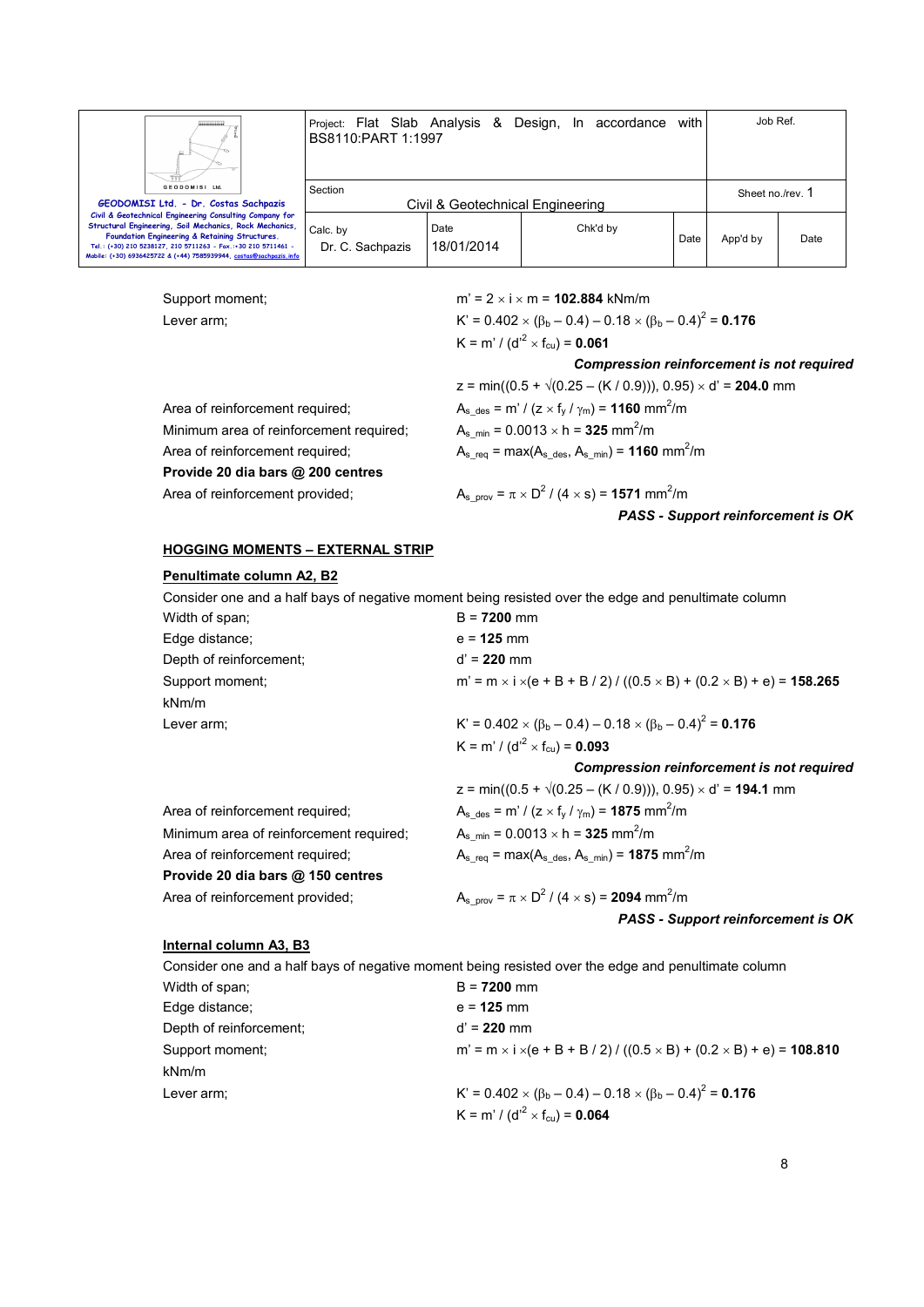

**Mobile: (+30) 6936425722 & (+44) 7585939944, costas@sachpazis.info**

**Civil & Geotechnical Engineering Consulting Company for Structural Engineering, Soil Mechanics, Rock Mechanics, Foundation Engineering & Retaining Structures. Tel.: (+30) 210 5238127, 210 5711263 - Fax.:+30 210 5711461 -**  Project: Flat Slab Analysis & Design, In accordance with BS8110:PART 1:1997 Job Ref. Section Civil & Geotechnical Engineering Sheet no./rev. 1 Calc. by Dr. C. Sachpazis Date 18/01/2014 Chk'd by Date App'd by Date

*Compression reinforcement is not required* 

|                                         | $z = min((0.5 + \sqrt{(0.25 - (K / 0.9))}), 0.95) \times d' = 203.0$ mm                            |
|-----------------------------------------|----------------------------------------------------------------------------------------------------|
| Area of reinforcement required;         | $A_{s \text{ des}} = m' / (z \times f_y / \gamma_m) = 1233 \text{ mm}^2/\text{m}$                  |
| Minimum area of reinforcement required; | $A_s$ <sub>min</sub> = 0.0013 $\times$ h = <b>325</b> mm <sup>2</sup> /m                           |
| Area of reinforcement required;         | $A_{s \text{req}} = \text{max}(A_{s \text{ des}}, A_{s \text{ min}}) = 1233 \text{ mm}^2/\text{m}$ |
| Provide 20 dia bars @ 200 centres       |                                                                                                    |
| Area of reinforcement provided;         | $A_{s \text{ prov}} = \pi \times D^2 / (4 \times s) = 1571 \text{ mm}^2/\text{m}$                  |
|                                         | PASS - Support reinforcement is OK                                                                 |
|                                         |                                                                                                    |

### **Edge column B1, C1**

| Depth of reinforcement: | $d' = 222$ mm                                                                                        |
|-------------------------|------------------------------------------------------------------------------------------------------|
| Total load on column;   | $S = (Span_x / 2 + e_x) \times Span_v \times N_{ult} = 477$ kN                                       |
| Area of column head:    | A = $I_{v1}$ × $I_x$ = 0.100 m <sup>2</sup>                                                          |
| Support moment;         | m' = S $\times$ (1 – (N <sub>ult</sub> $\times$ A / S) <sup>1/3</sup> ) / 5.14 = <b>78.476</b> kNm/m |
| Lever arm:              | K' = $0.402 \times (\beta_b - 0.4) - 0.18 \times (\beta_b - 0.4)^2 = 0.176$                          |
|                         | K = m' / (d' <sup>2</sup> × f <sub>cu</sub> ) = <b>0.045</b>                                         |

Area of reinforcement required;  $A_{s_{\text{des}}} = m' / (z \times f_y / \gamma_m) = 859 \text{ mm}^2/\text{m}$ Minimum area of reinforcement required; Area of reinforcement required;  $A_{s_{\text{req}}} = \text{max}(A_{s_{\text{neg}}, A_{s_{\text{min}}}) = 859 \text{ mm}^2/\text{m}$ **Provide 16 dia bars @ 175 centres** Area of reinforcement provided;

*Compression reinforcement is not required*   $z = min((0.5 + \sqrt{(0.25 - (K/0.9))}), 0.95) \times d' = 210.1$  mm  $A_{\rm s,min} = 0.0013 \times h = 325$  mm<sup>2</sup>/m

 $1/(4 \times s) = 1149$  mm<sup>2</sup>/m

### **Between columns A-B, B-C**

Area of reinforcement provided;

 Around the perimeter between the column heads provide a minimum of 50% of the required end span bottom reinforcement.

Area of reinforcement required; Provide 16 dia bars @ 200 centres - 'U' bars w

$$
A_{s\_req} = A_{syl} / 2 = 785 \text{ mm}^2/\text{m}
$$
  
**ith 1600 mm long legs**  

$$
A_{s\_prov} = \pi \times D^2 / (4 \times s) = 1005 \text{ mm}^2/\text{m}
$$

*PASS - Edge reinforcement is OK* 

*PASS - Support reinforcement is OK* 

### **PUNCHING SHEAR**

### **Corner column A1**

| Design shear transferred to column;           | $V_t = ((0.45 \times Span_x) + e_x) \times ((0.45 \times Span_y) + e_y) \times N_{ult} = 202$ kN |
|-----------------------------------------------|--------------------------------------------------------------------------------------------------|
| Design effective shear transferred to column; | $V_{\text{eff}}$ = 1.25 $\times$ V <sub>t</sub> = <b>252</b> kN                                  |
| Area of tension steel in x-direction;         | $A_{sx \text{ten}} = A_{\text{score}} = 1340 \text{ mm}^2/\text{m}$                              |
| Area of tension steel in y-direction;         | $A_{\text{sv ten}} = A_{\text{score}} = 1340 \text{ mm}^2/\text{m}$                              |
| Column perimeter:                             | $u_c = I_{x1} + I_v = 650$ mm                                                                    |
| Average effective depth of reinforcement;     | $d = h - c - \phi_0 = 214$ mm                                                                    |
|                                               |                                                                                                  |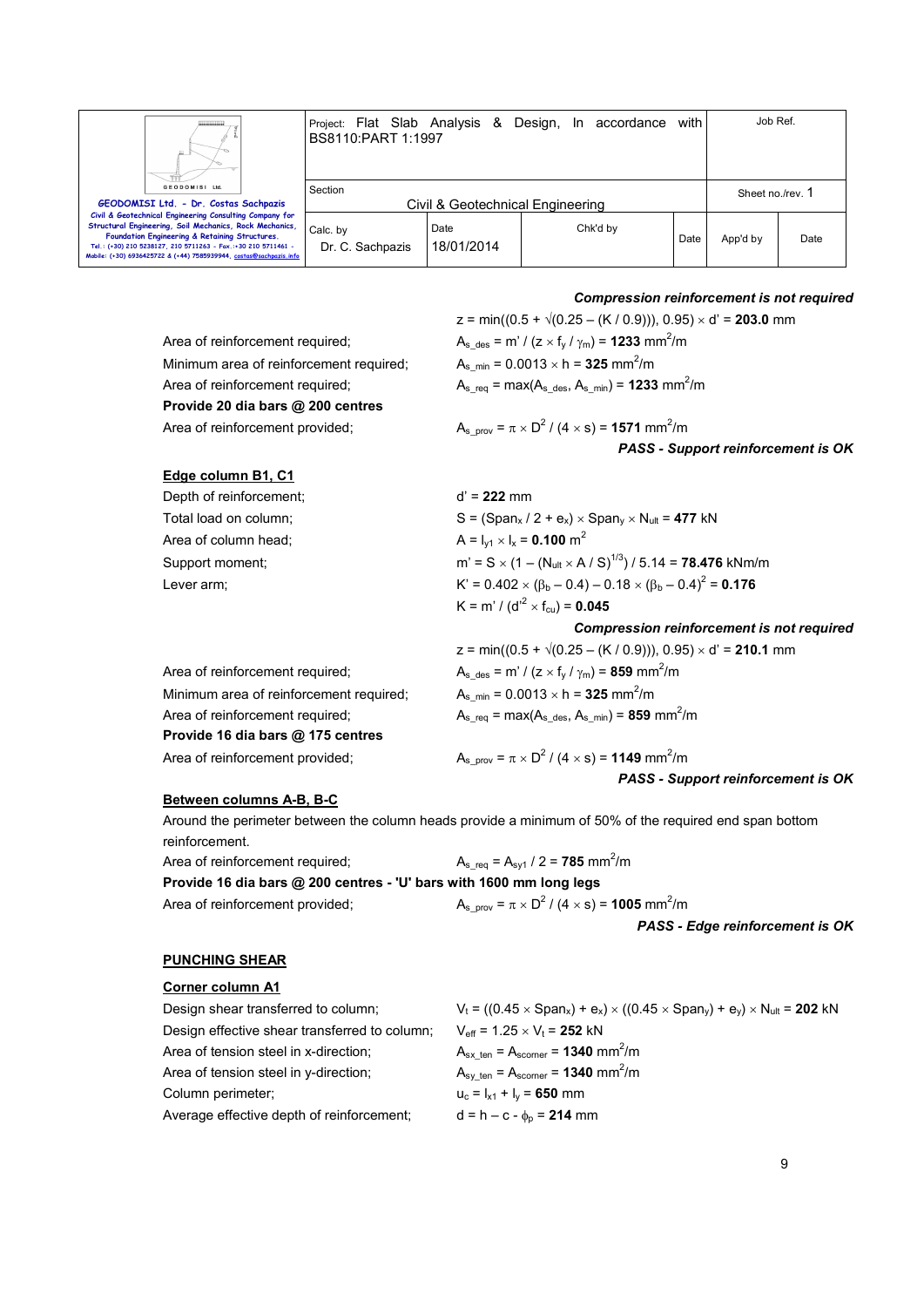

Maximum allowable shear stress;  $v_{\text{max}} = \text{min}(0.8 \times \sqrt{(f_{\text{cut}})}, 5) = 4.733 \text{ N/mm}^2$ Design shear stress at column perimeter;  $v_0 = V_{\text{eff}} / (u_c \times d) = 1.811 \text{ N/mm}^2$ *PASS - Maximum concrete shear stress not exceeded at column perimeter*  **Shear reinforcement at a perimeter of 1.50d - (321 mm)** Length of shear perimeter;  $u = u_c + (2 \times (k_x \times k_y) \times k \times d) = 1292$  mm Area of tension steel at shear perimeter;  $A_{s_{t}} = (k_{y} \times (p_{x} + (k_{x} \times k \times d)) \times A_{sy_{t}}) + (k_{x} \times (p_{y} + (k_{y} \times k \times d)) \times A_{sy_{t}})$  $A_{sx}$ <sub>ten</sub>)  $A_{s_{ten}} = 1731$  mm<sup>2</sup> Design concrete shear stress; v<sub>c</sub>=(min(f<sub>cu</sub>,40)/25)<sup>1/3</sup> $\times$ 0.79 $\times$ min(100 $\times$ A $_{\rm s\_ten}$ /(u $\times$ d),3) $^{1/3}$  $\times$ max(400/d,1) $^{1/4}$ /1.25  $v_c = 0.707$  N/mm<sup>2</sup> Nominal design shear stress at perimeter;  $v = V_{\text{eff}} / (u \times d) = 0.911 \text{ N/mm}^2$  $v_c < v \le 1.6 \times v_c$ Shear reinforcement required at perimeter;  $A_{sv,req} = (v - v_c) \times u \times d / (0.95 \times f_w) = 119$  mm<sup>2</sup> **Shear reinforcement at a perimeter of 2.25d - (482 mm)** Length of shear perimeter;  $u = u_c + (2 \times (k_x \times k_y) \times k \times d) = 1613$  mm Area of tension steel at shear perimeter;  $A_s_{\text{ten}} = (k_y \times (p_x + (k_x \times k \times d)) \times A_{\text{sv-ten}}) + (k_x \times (p_y + (k_y \times k \times d)) \times A_{\text{sv-ten}})$  $A_{sx}$ <sub>ten</sub>)  $A_{s_{\text{ten}}}$  = **2161** mm<sup>2</sup> Design concrete shear stress:  $\rm v_c$ =(min(f $\rm c_u$ ,40)/25) $\rm ^{1/3}$  $\times$ 0.79 $\times$ min(100 $\times$ A $\rm _s$ \_ten/(u $\times$ d),3) $\rm ^{1/3}$  $\times$ max(400/d,1) $\rm ^{1/4}$ /1.25  $v_c = 0.707$  N/mm<sup>2</sup> Nominal design shear stress at perimeter;  $v = V_{\text{eff}} / (u \times d) = 0.730 \text{ N/mm}^2$  $v_c$  <  $v$  <= 1.6  $\times$   $v_c$ Shear reinforcement required at perimeter;  $A_{sv\_req} = (v - v_c) \times u \times d / (0.95 \times f_w) = 16$  mm<sup>2</sup> **Shear reinforcement at a perimeter of 3.00d - (642 mm)** Length of shear perimeter;  $u = u_c + (2 \times (k_x \times k_y) \times k \times d) = 1934$  mm Area of tension steel at shear perimeter;  $A_{s_{t}} = (k_{y} \times (p_{x} + (k_{x} \times k \times d)) \times A_{sy_{t}}) + (k_{x} \times (p_{y} + (k_{y} \times k \times d)) \times A_{sy_{t}})$  $A_{sx}$ <sub>ten</sub>)  $A_{s_{t}}$  ten = **2592** mm<sup>2</sup> Design concrete shear stress; v<sub>c</sub>=(min(f<sub>cu</sub>,40)/25)<sup>1/3</sup>×0.79×min(100×A<sub>s\_ten</sub>/(u×d),3)<sup>1/3</sup>×max(400/d,1)<sup>1/4</sup>/1.25  $v_c = 0.707$  N/mm<sup>2</sup> Nominal design shear stress at perimeter;  $v = V_{\text{eff}} / (u \times d) = 0.609 \text{ N/mm}^2$  **v < vc no shear reinforcement required Penultimate edge column A2** Design shear transferred to column;  $V_t = ((0.45 \times Span_x) + e_x) \times (1.05 \times Span_y) \times N_{ult} = 453$  kN Design effective shear transferred to column;  $V_{\text{eff}} = 1.4 \times V_t = 634 \text{ kN}$ Area of tension steel in x-direction;  $A_{sx \text{ ten}} = A_{sx \text{ edge}} = 1148 \text{ mm}^2/\text{m}$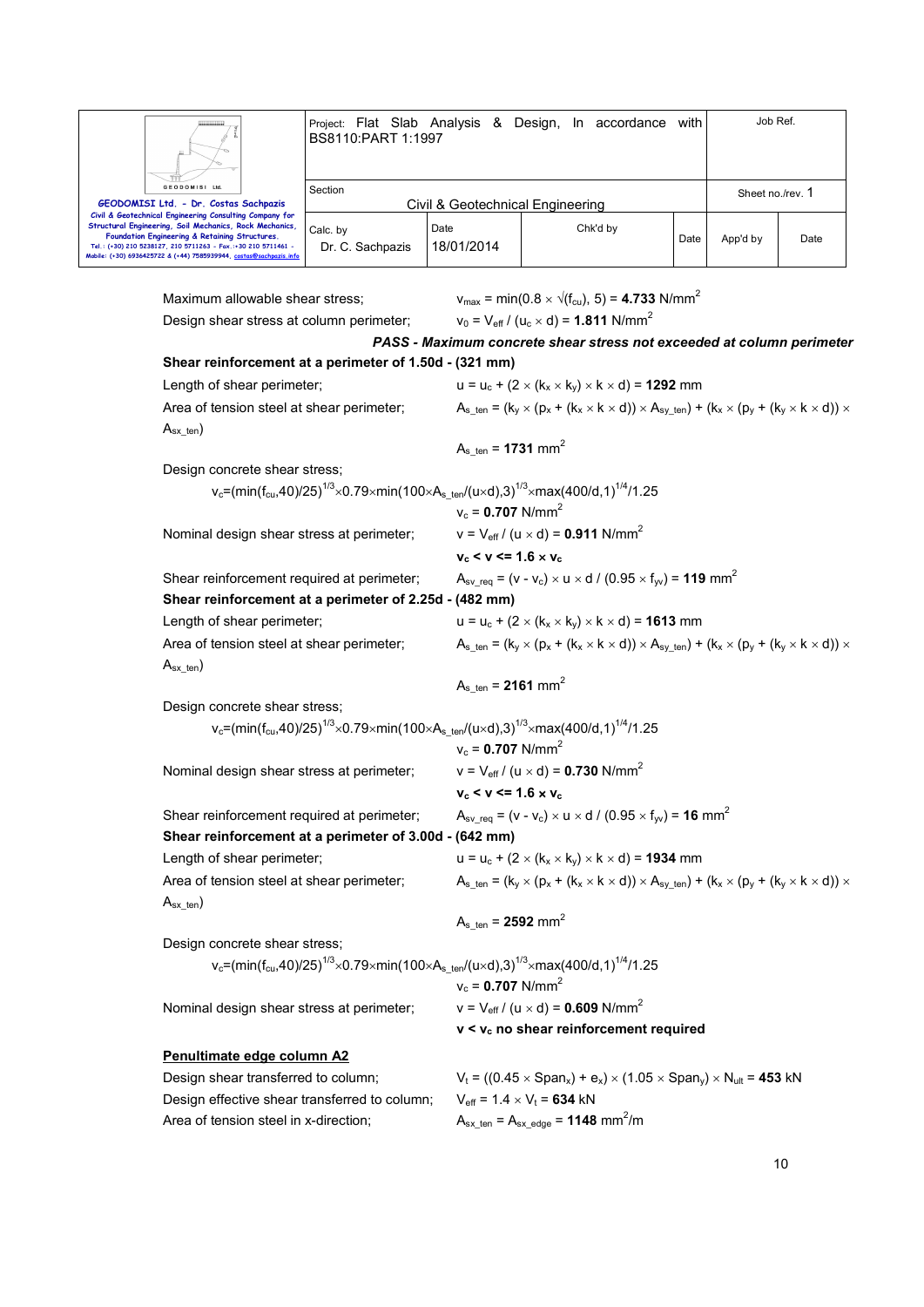

Project: Flat Slab Analysis & Design, In accordance with BS8110:PART 1:1997 Job Ref.

| Section |                              |                    |                                              | Sheet no./rev. |          |
|---------|------------------------------|--------------------|----------------------------------------------|----------------|----------|
|         |                              |                    |                                              |                |          |
|         |                              |                    |                                              |                |          |
|         |                              |                    |                                              |                |          |
|         |                              |                    |                                              |                | Date     |
|         |                              |                    |                                              |                |          |
|         |                              |                    |                                              |                |          |
|         | Calc. by<br>Dr. C. Sachpazis | Date<br>18/01/2014 | Civil & Geotechnical Engineering<br>Chk'd by | Date           | App'd by |

Area of tension steel in y-direction;  $A_{\text{sv ten}} = A_{\text{sv1e}} = 2094 \text{ mm}^2/\text{m}$ Column perimeter;  $u_c = (2 \times I_{x1}) + I_v = 900$  mm Average effective depth of reinforcement;  $d = h - c - \phi_p = 214$  mm Maximum allowable shear stress;  $v_{\text{max}} = \text{min}(0.8 \times \sqrt{(f_{\text{cu}})}, 5) = 4.733 \text{ N/mm}^2$ Design shear stress at column perimeter;  $v_0 = V_{\text{eff}} / (u_c \times d) = 3.292 \text{ N/mm}^2$ *PASS - Maximum concrete shear stress not exceeded at column perimeter*  **Shear reinforcement at a perimeter of 1.50d - (321 mm)** Length of shear perimeter;  $u = u_c + (2 \times (k_x \times k_y) \times k \times d) =$  **2184** mm Area of tension steel at shear perimeter;  $A_s_{\text{ten}} = (k_x \times (p_x + (k_x \times k \times d)) \times A_{\text{sv-ten}}) + (k_x \times (p_y + (k_y \times k \times d)) \times A_{\text{sv-ten}})$  $A_{sx}$ <sub>ten</sub>)  $A_{s_{t}} = 3588$  mm<sup>2</sup> Design concrete shear stress; v<sub>c</sub>=(min(f<sub>cu</sub>,40)/25)<sup>1/3</sup>×0.79×min(100×A<sub>s\_ten</sub>/(u×d),3)<sup>1/3</sup>×max(400/d,1)<sup>1/4</sup>/1.25  $v_c = 0.757$  N/mm<sup>2</sup> Nominal design shear stress at perimeter;  $v = V_{\text{eff}} / (u \times d) = 1.356 \text{ N/mm}^2$ **1.6**  $\times$  **v**<sub>c</sub>  $\leq$  **v**  $\leq$  **2**  $\times$  **v**<sub>c</sub> Shear reinforcement required at perimeter;  $A_{sv\_req} = 5 \times ((0.7 \times v) - v_c) \times u \times d / (0.95 \times f_w) = 947$  mm<sup>2</sup> **Shear reinforcement at a perimeter of 2.25d - (482 mm)** Length of shear perimeter;  $u = u_c + (2 \times (k_x \times k_y) \times k \times d) =$  **2826** mm Area of tension steel at shear perimeter;  $A_s_{\text{ten}} = (k_x \times (p_x + (k_x \times k \times d)) \times A_{\text{sv-ten}}) + (k_x \times (p_y + (k_y \times k \times d)) \times A_{\text{sv-ten}})$  $A_{sx}$ <sub>ten</sub>)  $A_{s_{\text{ten}}}$  = **4628** mm<sup>2</sup> Design concrete shear stress; v<sub>c</sub>=(min(f<sub>cu</sub>,40)/25)<sup>1/3</sup> $\times$ 0.79 $\times$ min(100 $\times$ A $_{\rm s\_ten}$ /(u $\times$ d),3) $^{1/3}$  $\times$ max(400/d,1) $^{1/4}$ /1.25  $v_c = 0.756$  N/mm<sup>2</sup> Nominal design shear stress at perimeter;  $v = V_{\text{eff}} / (u \times d) = 1.048 \text{ N/mm}^2$  $v_c$  <  $v$  <= 1.6  $\times$   $v_c$ Shear reinforcement required at perimeter;  $A_{sv\_req} = (v - v_c) \times u \times d / (0.95 \times f_w) = 372$  mm<sup>2</sup> **Shear reinforcement at a perimeter of 3.00d - (642 mm)** Length of shear perimeter;  $u = u_c + (2 \times (k_x \times k_y) \times k \times d) = 3468$  mm Area of tension steel at shear perimeter;  $A_s_{\text{ten}} = (k_y \times (p_x + (k_x \times k \times d)) \times A_{\text{sv-ten}}) + (k_x \times (p_y + (k_y \times k \times d)) \times A_{\text{sv-ten}})$  $A_{sx}$ <sub>ten</sub>)  $A_{s_{ten}} = 5669$  mm<sup>2</sup> Design concrete shear stress;  $\rm v_c$ =(min(f $\rm c_u$ ,40)/25) $\rm ^{1/3}$  $\times$ 0.79 $\times$ min(100 $\times$ A $\rm _s$ \_ten/(u $\times$ d),3) $\rm ^{1/3}$  $\times$ max(400/d,1) $\rm ^{1/4}$ /1.25  $v_c = 0.756$  N/mm<sup>2</sup> Nominal design shear stress at perimeter;  $v = V_{\text{eff}} / (u \times d) = 0.854 \text{ N/mm}^2$  **vc < v <= 1.6** × **v<sup>c</sup>** Shear reinforcement required at perimeter;  $A_{sv,req} = (v - v_c) \times u \times d / (0.95 \times f_w) = 154$  mm<sup>2</sup>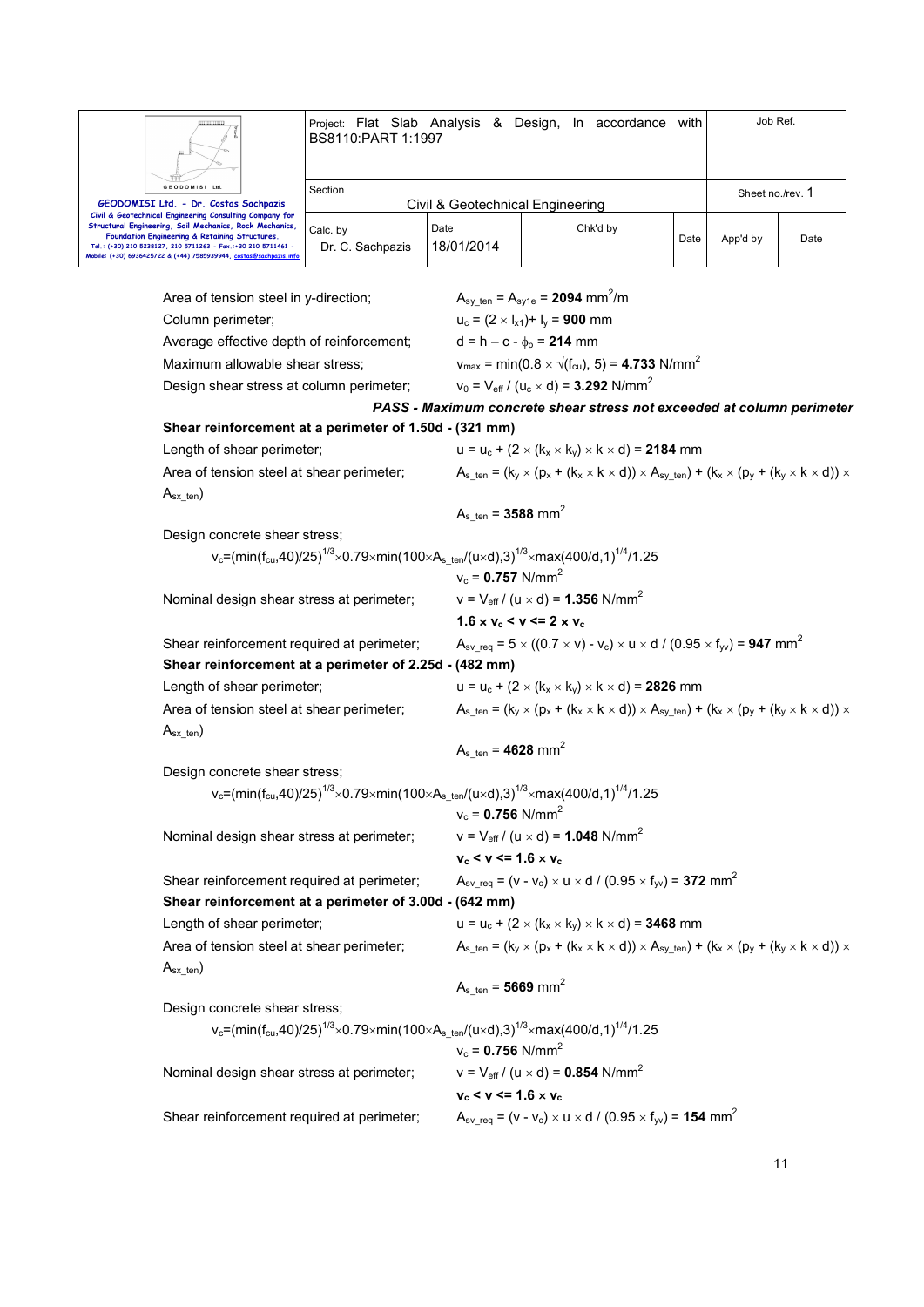| Ш                                                                                                                                                                                                                                                                                                           | Project: Flat Slab Analysis &<br>BS8110:PART 1:1997 |                    | Design, In accordance | with | Job Ref.         |      |
|-------------------------------------------------------------------------------------------------------------------------------------------------------------------------------------------------------------------------------------------------------------------------------------------------------------|-----------------------------------------------------|--------------------|-----------------------|------|------------------|------|
| <b>GEODOMISI Ltd.</b><br>GEODOMISI Ltd. - Dr. Costas Sachpazis                                                                                                                                                                                                                                              | Section<br>Civil & Geotechnical Engineering         |                    |                       |      | Sheet no./rev. 1 |      |
| Civil & Geotechnical Engineering Consulting Company for<br>Structural Engineering, Soil Mechanics, Rock Mechanics,<br>Foundation Engineering & Retaining Structures.<br>Tel.: (+30) 210 5238127, 210 5711263 - Fax.:+30 210 5711461 -<br>Mobile: (+30) 6936425722 & (+44) 7585939944, costas@sachpazis.info | Calc. by<br>Dr. C. Sachpazis                        | Date<br>18/01/2014 | Chk'd by              | Date | App'd by         | Date |

# **Shear reinforcement at a perimeter of 3.75d - (803 mm)**

| Length of shear perimeter;                                                                                                                                | $u = u_c + (2 \times (k_x \times k_y) \times k \times d) = 4110$ mm                                                                               |
|-----------------------------------------------------------------------------------------------------------------------------------------------------------|---------------------------------------------------------------------------------------------------------------------------------------------------|
| Area of tension steel at shear perimeter;                                                                                                                 | $A_{s \text{ ten}} = (k_y \times (p_x + (k_x \times k \times d)) \times A_{sy \text{ ten}}) + (k_x \times (p_y + (k_y \times k \times d)) \times$ |
| $A_{sx{\text{-}}ten}$                                                                                                                                     |                                                                                                                                                   |
|                                                                                                                                                           | $A_{s \text{ ten}} = 6710 \text{ mm}^2$                                                                                                           |
| Design concrete shear stress;                                                                                                                             |                                                                                                                                                   |
| v <sub>c</sub> =(min(f <sub>cu</sub> ,40)/25) <sup>1/3</sup> ×0.79×min(100×A <sub>s_ten</sub> /(u×d),3) <sup>1/3</sup> ×max(400/d,1) <sup>1/4</sup> /1.25 |                                                                                                                                                   |
|                                                                                                                                                           | $v_c = 0.755$ N/mm <sup>2</sup>                                                                                                                   |
| Nominal design shear stress at perimeter;                                                                                                                 | $v = V_{eff} / (u \times d) = 0.721$ N/mm <sup>2</sup>                                                                                            |
|                                                                                                                                                           | v < v <sub>c</sub> no shear reinforcement required                                                                                                |
| Internal edge column A3                                                                                                                                   |                                                                                                                                                   |
| Design shear transferred to column;                                                                                                                       | $V_t = ((0.45 \times Span_x) + e_x) \times Span_y \times N_{ult} = 431$ kN                                                                        |
| Design effective shear transferred to column;                                                                                                             | $V_{\text{eff}}$ = 1.4 $\times$ $V_t$ = 604 kN                                                                                                    |
| Area of tension steel in x-direction;                                                                                                                     | $A_{sx \text{ ten}} = A_{sx \text{ edge}} = 1148 \text{ mm}^2/\text{m}$                                                                           |
| Area of tension steel in y-direction;                                                                                                                     | $A_{\text{sy ten}} = A_{\text{sye}} = 1570 \text{ mm}^2/\text{m}$                                                                                 |
| Column perimeter;                                                                                                                                         | $u_c = (2 \times I_{x1}) + I_y = 900$ mm                                                                                                          |
| Average effective depth of reinforcement;                                                                                                                 | $d = h - c - \phi_p = 214$ mm                                                                                                                     |
| Maximum allowable shear stress;                                                                                                                           | $v_{\text{max}} = \text{min}(0.8 \times \sqrt{(f_{\text{cu}})}, 5) = 4.733 \text{ N/mm}^2$                                                        |
| Design shear stress at column perimeter;                                                                                                                  | $v_0 = V_{\text{eff}} / (u_c \times d) = 3.135 \text{ N/mm}^2$                                                                                    |
|                                                                                                                                                           | PASS - Maximum concrete shear stress not exceeded at column perimeter                                                                             |
| Shear reinforcement at a perimeter of 1.50d - (321 mm)                                                                                                    |                                                                                                                                                   |
| Length of shear perimeter;                                                                                                                                | $u = u_c + (2 \times (k_x \times k_y) \times k \times d) = 2184$ mm                                                                               |
| Area of tension steel at shear perimeter;                                                                                                                 | $A_{s \text{ ten}} = (k_y \times (p_x + (k_x \times k \times d)) \times A_{sy \text{ ten}}) + (k_x \times (p_y + (k_y \times k \times d)) \times$ |
| $A_{sx\_ten}$                                                                                                                                             |                                                                                                                                                   |
|                                                                                                                                                           | $A_{s \text{ ten}} = 2989 \text{ mm}^2$                                                                                                           |
| Design concrete shear stress;                                                                                                                             |                                                                                                                                                   |
| v <sub>c</sub> =(min(f <sub>cu</sub> ,40)/25) <sup>1/3</sup> ×0.79×min(100×A <sub>sten</sub> /(u×d),3) <sup>1/3</sup> ×max(400/d,1) <sup>1/4</sup> /1.25  |                                                                                                                                                   |
|                                                                                                                                                           | $v_c = 0.712$ N/mm <sup>2</sup>                                                                                                                   |
| Nominal design shear stress at perimeter;                                                                                                                 | $v = V_{eff} / (u \times d) = 1.292$ N/mm <sup>2</sup>                                                                                            |
|                                                                                                                                                           | $1.6 \times v_c \le v \le 2 \times v_c$                                                                                                           |
| Shear reinforcement required at perimeter;                                                                                                                | $A_{\text{sv\_req}} = 5 \times ((0.7 \times v) - v_c) \times u \times d / (0.95 \times f_w) = 945 \text{ mm}^2$                                   |
| Shear reinforcement at a perimeter of 2.25d - (482 mm)                                                                                                    |                                                                                                                                                   |
| Length of shear perimeter;                                                                                                                                | $u = u_c + (2 \times (k_x \times k_y) \times k \times d) = 2826$ mm                                                                               |
| Area of tension steel at shear perimeter;                                                                                                                 | $A_{s \text{ ten}} = (k_y \times (p_x + (k_x \times k \times d)) \times A_{sy \text{ ten}}) + (k_x \times (p_y + (k_y \times k \times d)) \times$ |
| $A_{sx{\text{-}}ten}$                                                                                                                                     |                                                                                                                                                   |
|                                                                                                                                                           | $A_{s \text{ ten}} = 3862 \text{ mm}^2$                                                                                                           |
| Design concrete shear stress;                                                                                                                             |                                                                                                                                                   |
| v <sub>c</sub> =(min(f <sub>cu</sub> ,40)/25) <sup>1/3</sup> ×0.79×min(100×A <sub>s_ten</sub> /(u×d),3) <sup>1/3</sup> ×max(400/d,1) <sup>1/4</sup> /1.25 |                                                                                                                                                   |

 $v_c = 0.712$  N/mm<sup>2</sup>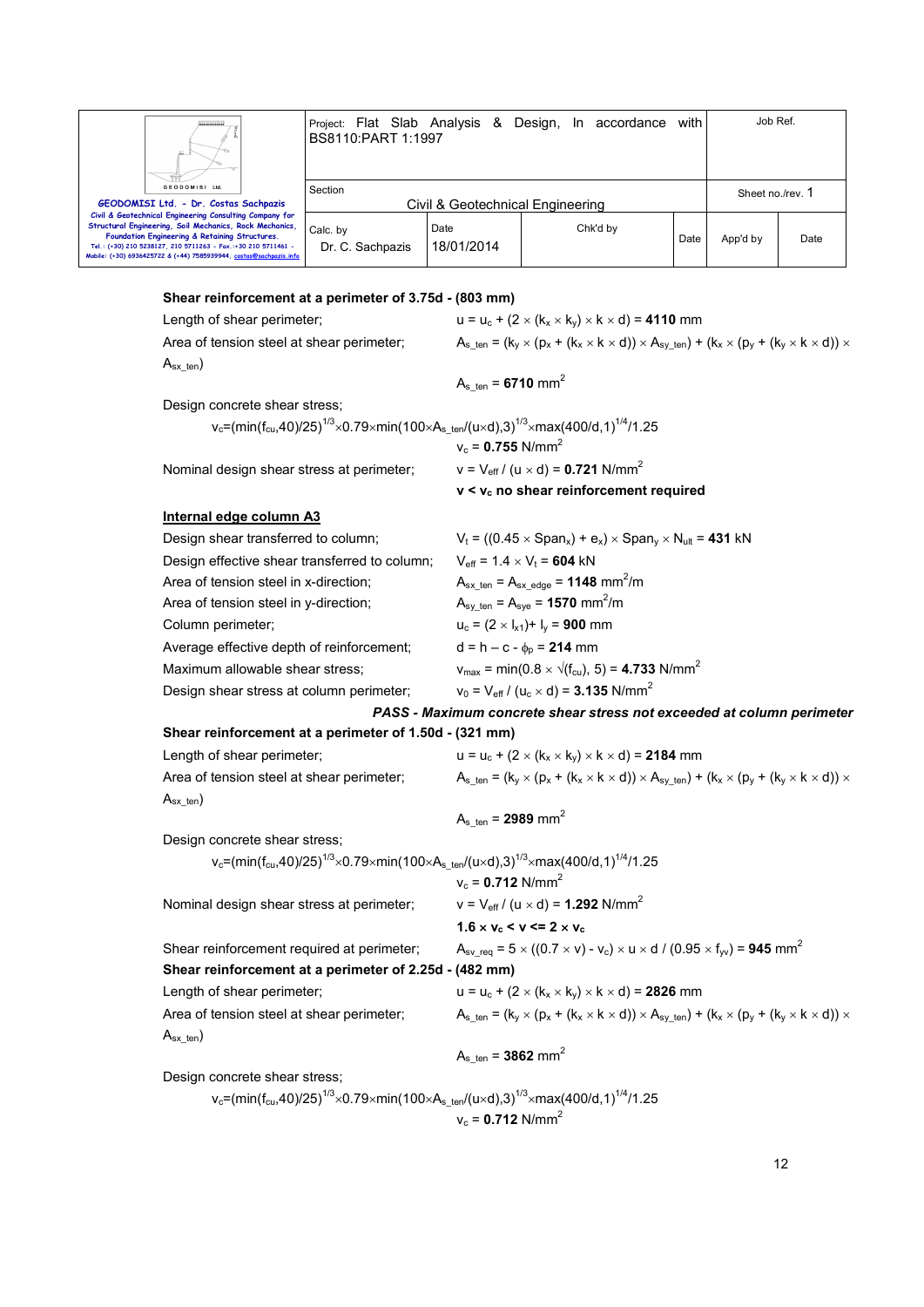

Project: Flat Slab Analysis & Design, In accordance with BS8110:PART 1:1997 Job Ref.

| GEODOMISI Ltd.<br>GEODOMISI Ltd. - Dr. Costas Sachpazis                                                                                                                                                                                                                                                    | Section<br>Civil & Geotechnical Engineering |                    |          | Sheet no./rev. 1 |          |      |
|------------------------------------------------------------------------------------------------------------------------------------------------------------------------------------------------------------------------------------------------------------------------------------------------------------|---------------------------------------------|--------------------|----------|------------------|----------|------|
| Civil & Geotechnical Engineering Consulting Company for<br>Structural Engineering, Soil Mechanics, Rock Mechanics,<br>Foundation Engineering & Retaining Structures.<br>Tel.: (+30) 210 5238127, 210 5711263 - Fax.:+30 210 5711461 -<br>obile: (+30) 6936425722 & (+44) 7585939944, costas@sachpazis.info | Calc. by<br>Dr. C. Sachpazis                | Date<br>18/01/2014 | Chk'd by | Date             | App'd by | Date |

Nominal design shear stress at perimeter;  $v = V_{\text{eff}} / (u \times d) = 0.998 \text{ N/mm}^2$  $v_c < v \le 1.6 \times v_c$ Shear reinforcement required at perimeter;  $A_{sv \text{ req}} = (v - v_c) \times u \times d / (0.95 \times f_w) = 365 \text{ mm}^2$ **Shear reinforcement at a perimeter of 3.00d - (642 mm)** Length of shear perimeter;  $u = u_c + (2 \times (k_x \times k_y) \times k \times d) = 3468$  mm Area of tension steel at shear perimeter;  $A_s_{\text{ten}} = (k_y \times (p_x + (k_x \times k \times d)) \times A_{\text{sv-ten}}) + (k_x \times (p_y + (k_y \times k \times d)) \times A_{\text{sv-ten}})$  $A_{sx}$ <sub>ten</sub>)  $A_{s_{ten}} = 4734$  mm<sup>2</sup> Design concrete shear stress;  $\rm v_c$ =(min(f $\rm c_u$ ,40)/25) $\rm ^{1/3}$  $\times$ 0.79 $\times$ min(100 $\times$ A $\rm _s$ \_ten/(u $\times$ d),3) $\rm ^{1/3}$  $\times$ max(400/d,1) $\rm ^{1/4}$ /1.25  $v_c = 0.712$  N/mm<sup>2</sup> Nominal design shear stress at perimeter;  $v = V_{\text{eff}} / (u \times d) = 0.814 \text{ N/mm}^2$  $v_c < v \le 1.6 \times v_c$ Shear reinforcement required at perimeter;  $A_{sv \text{ req}} = (v - v_c) \times u \times d / (0.95 \times f_w) = 159 \text{ mm}^2$ **Shear reinforcement at a perimeter of 3.75d - (803 mm)** Length of shear perimeter:  $u = u_c + (2 \times (k_x \times k_y) \times k_x d) = 4110$  mm Area of tension steel at shear perimeter;  $A_{s_ten} = (k_y \times (p_x + (k_x \times k \times d)) \times A_{s_y_ten}) + (k_x \times (p_y + (k_y \times k \times d)) \times A_{s_y_ten})$  $A_{sx\_ten}$ )  $A_{s_{ten}} = 5607$  mm<sup>2</sup> Design concrete shear stress; v<sub>c</sub>=(min(f<sub>cu</sub>,40)/25)<sup>1/3</sup>×0.79×min(100×A<sub>s\_ten</sub>/(u×d),3)<sup>1/3</sup>×max(400/d,1)<sup>1/4</sup>/1.25  $v_c = 0.711$  N/mm<sup>2</sup> Nominal design shear stress at perimeter;  $v = V_{\text{eff}} / (u \times d) = 0.686 \text{ N/mm}^2$  **v < vc no shear reinforcement required Penultimate edge column B1** Design shear transferred to column;  $V_t = (1.05 \times Span_x) \times ((0.45 \times Span_y) + e_y) \times N_{ult} = 453$  kN Design effective shear transferred to column;  $V_{\text{eff}} = 1.4 \times V_t = 634 \text{ kN}$ Area of tension steel in x-direction;  $A_{sx \text{ ten}} = A_{sx1e} = 2513 \text{ mm}^2/\text{m}$ Area of tension steel in y-direction;  $A_{sy\_ten} = A_{sy\_edge} = 1148$  mm<sup>2</sup>/m Column perimeter;  $u_c = I_x + (2 \times I_{y1}) = 900$  mm Average effective depth of reinforcement;  $d = h - c - \phi_p = 214$  mm Maximum allowable shear stress;  $v_{\text{max}} = \text{min}(0.8 \times \sqrt{(f_{\text{cu}})}, 5) = 4.733 \text{ N/mm}^2$ Design shear stress at column perimeter;  $v_0 = V_{\text{eff}} / (u_c \times d) = 3.292 \text{ N/mm}^2$ *PASS - Maximum concrete shear stress not exceeded at column perimeter*  **Shear reinforcement at a perimeter of 1.50d - (321 mm)** Length of shear perimeter;  $u = u_c + (2 \times (k_x \times k_y) \times k \times d) = 2184$  mm Area of tension steel at shear perimeter;  $A_s_{\text{ten}} = (k_y \times (p_x + (k_x \times k \times d)) \times A_{\text{sv-ten}}) + (k_x \times (p_y + (k_y \times k \times d)) \times A_{\text{sv-ten}})$  $A_{sx}$ <sub>ten</sub>)  $A_{s_{ten}} = 4066$  mm<sup>2</sup>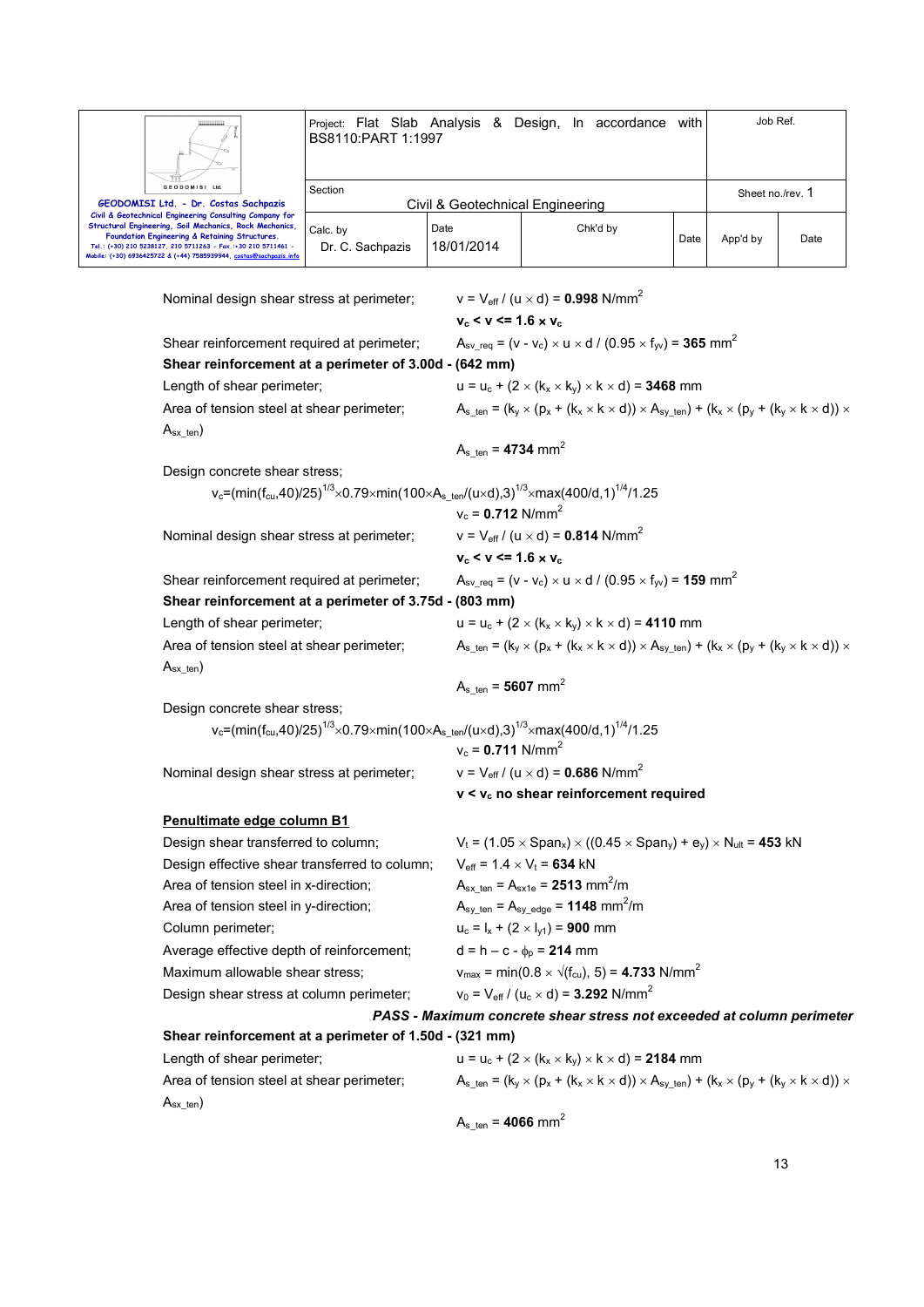|                                                                                                                                                                                                                                                                                                             | Project: Flat Slab Analysis & Design, In accordance<br>BS8110:PART 1:1997 |                    |  |          | with             | Job Ref. |      |
|-------------------------------------------------------------------------------------------------------------------------------------------------------------------------------------------------------------------------------------------------------------------------------------------------------------|---------------------------------------------------------------------------|--------------------|--|----------|------------------|----------|------|
| <b>GEODOMISI Ltd.</b><br>GEODOMISI Ltd. - Dr. Costas Sachpazis                                                                                                                                                                                                                                              | Section<br>Civil & Geotechnical Engineering                               |                    |  |          | Sheet no./rev. 1 |          |      |
| Civil & Geotechnical Engineering Consulting Company for<br>Structural Engineering, Soil Mechanics, Rock Mechanics,<br>Foundation Engineering & Retaining Structures.<br>Tel.: (+30) 210 5238127, 210 5711263 - Fax.:+30 210 5711461 -<br>Mobile: (+30) 6936425722 & (+44) 7585939944, costas@sachpazis.info | Calc. by<br>Dr. C. Sachpazis                                              | Date<br>18/01/2014 |  | Chk'd by | Date             | App'd by | Date |

Design concrete shear stress;

| v <sub>c</sub> =(min(f <sub>cu</sub> ,40)/25) <sup>1/3</sup> ×0.79×min(100×A <sub>sten</sub> /(u×d),3) <sup>1/3</sup> ×max(400/d,1) <sup>1/4</sup> /1.25 |                                                                                                                                                   |
|----------------------------------------------------------------------------------------------------------------------------------------------------------|---------------------------------------------------------------------------------------------------------------------------------------------------|
|                                                                                                                                                          | $v_c = 0.789$ N/mm <sup>2</sup>                                                                                                                   |
| Nominal design shear stress at perimeter;                                                                                                                | $v = V_{eff} / (u \times d) = 1.356$ N/mm <sup>2</sup>                                                                                            |
|                                                                                                                                                          | $1.6 \times v_c < v \le 2 \times v_c$                                                                                                             |
| Shear reinforcement required at perimeter;                                                                                                               | $A_{sv\_req} = 5 \times ((0.7 \times v) - v_c) \times u \times d / (0.95 \times f_{yv}) = 789$ mm <sup>2</sup>                                    |
| Shear reinforcement at a perimeter of 2.25d - (482 mm)                                                                                                   |                                                                                                                                                   |
| Length of shear perimeter;                                                                                                                               | $u = u_c + (2 \times (k_x \times k_y) \times k \times d) = 2826$ mm                                                                               |
| Area of tension steel at shear perimeter;<br>$A_{sx \text{ten}}$                                                                                         | $A_{s_ten} = (k_y \times (p_x + (k_x \times k \times d)) \times A_{s_y_ten}) + (k_x \times (p_y + (k_y \times k \times d)) \times$                |
|                                                                                                                                                          | $A_{s \text{ ten}} = 5241 \text{ mm}^2$                                                                                                           |
| Design concrete shear stress;                                                                                                                            |                                                                                                                                                   |
| v <sub>c</sub> =(min(f <sub>cu</sub> ,40)/25) <sup>1/3</sup> ×0.79×min(100×A <sub>sten</sub> /(u×d),3) <sup>1/3</sup> ×max(400/d,1) <sup>1/4</sup> /1.25 |                                                                                                                                                   |
|                                                                                                                                                          | $v_c = 0.788$ N/mm <sup>2</sup>                                                                                                                   |
| Nominal design shear stress at perimeter;                                                                                                                | $v = V_{eff} / (u \times d) = 1.048$ N/mm <sup>2</sup>                                                                                            |
|                                                                                                                                                          | $v_c < v \le 1.6 \times v_c$                                                                                                                      |
| Shear reinforcement required at perimeter;                                                                                                               | $A_{\rm sv}$ req = (v - v <sub>c</sub> ) × u × d / (0.95 × f <sub>w</sub> ) = <b>331</b> mm <sup>2</sup>                                          |
| Shear reinforcement at a perimeter of 3.00d - (642 mm)                                                                                                   |                                                                                                                                                   |
| Length of shear perimeter;                                                                                                                               | $u = u_c + (2 \times (k_x \times k_y) \times k \times d) = 3468$ mm                                                                               |
| Area of tension steel at shear perimeter;                                                                                                                | $A_{s \text{ ten}} = (k_y \times (p_x + (k_x \times k \times d)) \times A_{sy \text{ ten}}) + (k_x \times (p_y + (k_y \times k \times d)) \times$ |
| $A_{sx{\_\text{ten}})$                                                                                                                                   |                                                                                                                                                   |
|                                                                                                                                                          | $A_{s_{\text{t}} = 6416 \text{ mm}^2$                                                                                                             |
| Design concrete shear stress;                                                                                                                            |                                                                                                                                                   |
| v <sub>c</sub> =(min(f <sub>cu</sub> ,40)/25) <sup>1/3</sup> ×0.79×min(100×A <sub>sten</sub> /(u×d),3) <sup>1/3</sup> ×max(400/d,1) <sup>1/4</sup> /1.25 |                                                                                                                                                   |
|                                                                                                                                                          | $v_c = 0.788$ N/mm <sup>2</sup>                                                                                                                   |
| Nominal design shear stress at perimeter;                                                                                                                | $v = V_{eff} / (u \times d) = 0.854$ N/mm <sup>2</sup>                                                                                            |
|                                                                                                                                                          | $v_c < v \le 1.6 \times v_c$                                                                                                                      |
| Shear reinforcement required at perimeter;                                                                                                               | $A_{\rm sv}$ req = (v - v <sub>c</sub> ) × u × d / (0.95 × f <sub>w</sub> ) = <b>104</b> mm <sup>2</sup>                                          |
| Shear reinforcement at a perimeter of 3.75d - (803 mm)                                                                                                   |                                                                                                                                                   |
| Length of shear perimeter;                                                                                                                               | $u = u_c + (2 \times (k_x \times k_y) \times k \times d) = 4110$ mm                                                                               |
| Area of tension steel at shear perimeter;                                                                                                                | $A_{s_ten} = (k_y \times (p_x + (k_x \times k \times d)) \times A_{s_y_ten}) + (k_x \times (p_y + (k_y \times k \times d)) \times$                |
| $A_{sx{\text{-}}ten}$                                                                                                                                    |                                                                                                                                                   |
|                                                                                                                                                          | $A_{s \text{ ten}} = 7592 \text{ mm}^2$                                                                                                           |
| Design concrete shear stress;                                                                                                                            |                                                                                                                                                   |
| v <sub>c</sub> =(min(f <sub>cu</sub> ,40)/25) <sup>1/3</sup> ×0.79×min(100×A <sub>sten</sub> /(u×d),3) <sup>1/3</sup> ×max(400/d,1) <sup>1/4</sup> /1.25 |                                                                                                                                                   |
|                                                                                                                                                          | $v_c = 0.787$ N/mm <sup>2</sup>                                                                                                                   |
| Nominal design shear stress at perimeter;                                                                                                                | $v = V_{eff} / (u \times d) = 0.721$ N/mm <sup>2</sup>                                                                                            |
|                                                                                                                                                          | v < v <sub>c</sub> no shear reinforcement required                                                                                                |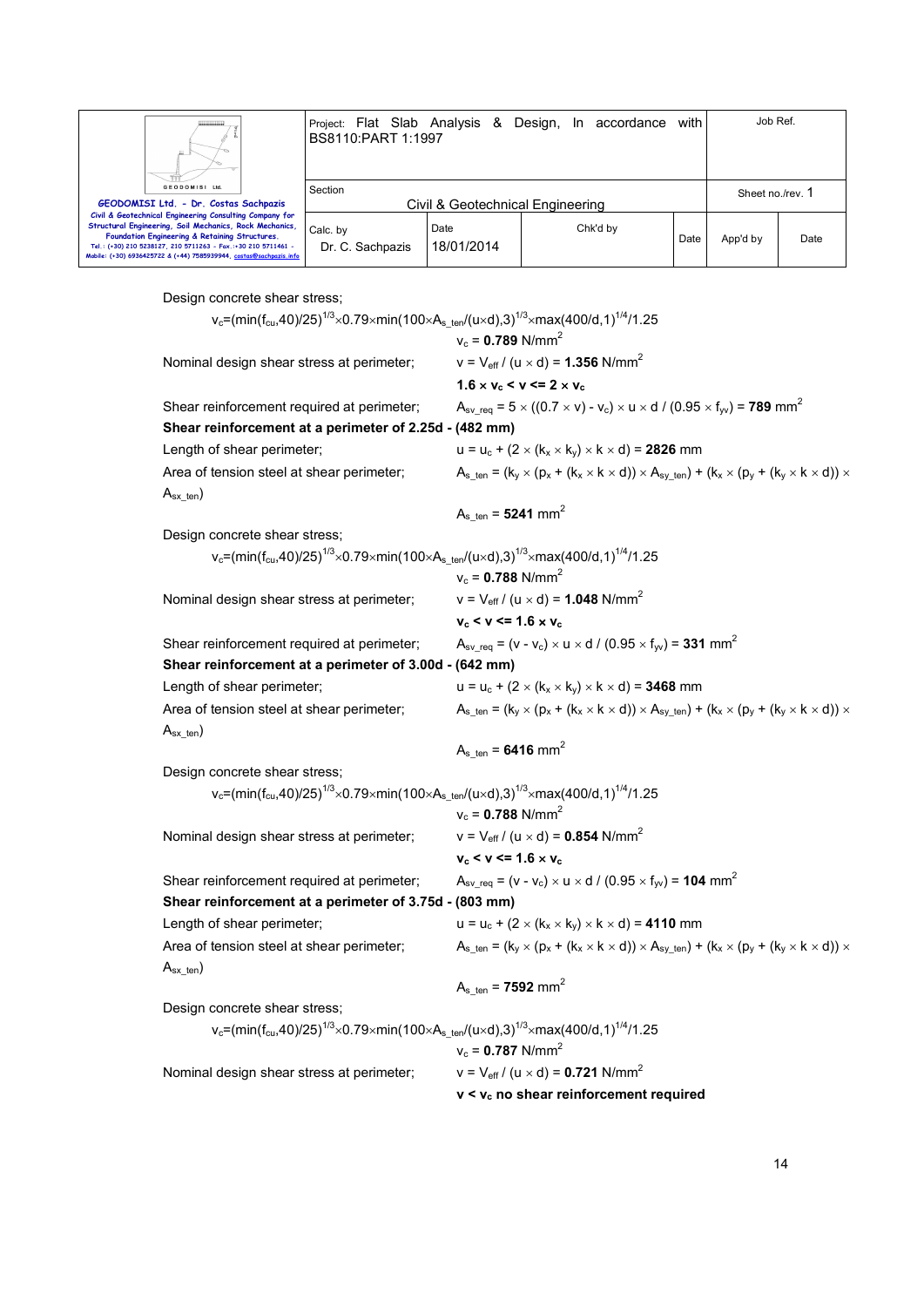

## **Penultimate central column B2**

| Design shear transferred to column;                                                                                                                       | $V_t$ = (1.05 $\times$ Span <sub>x</sub> ) $\times$ (1.05 $\times$ Span <sub>y</sub> ) $\times$ N <sub>ult</sub> = <b>1017</b> kN                 |
|-----------------------------------------------------------------------------------------------------------------------------------------------------------|---------------------------------------------------------------------------------------------------------------------------------------------------|
| Design effective shear transferred to column;                                                                                                             | $V_{\text{eff}}$ = 1.15 $\times$ V <sub>t</sub> = <b>1170</b> kN                                                                                  |
| Area of tension steel in x-direction;                                                                                                                     | $A_{sx \text{ ten}} = A_{sx1e} = 2513 \text{ mm}^2/\text{m}$                                                                                      |
| Area of tension steel in y-direction;                                                                                                                     | $A_{sy\_ten} = A_{sy1e} = 2094$ mm <sup>2</sup> /m                                                                                                |
| Column perimeter;                                                                                                                                         | $u_c = 2 \times (I_x + I_y) = 1600$ mm                                                                                                            |
| Average effective depth of reinforcement;                                                                                                                 | $d = h - c - \phi_p = 214$ mm                                                                                                                     |
| Maximum allowable shear stress;                                                                                                                           | $v_{\text{max}} = \text{min}(0.8 \times \sqrt{(f_{\text{cu}})}, 5) = 4.733 \text{ N/mm}^2$                                                        |
| Design shear stress at column perimeter;                                                                                                                  | $v_0 = V_{\text{eff}} / (u_c \times d) = 3.417 \text{ N/mm}^2$                                                                                    |
|                                                                                                                                                           | PASS - Maximum concrete shear stress not exceeded at column perimeter                                                                             |
| Shear reinforcement at a perimeter of 1.50d - (321 mm)                                                                                                    |                                                                                                                                                   |
| Length of shear perimeter;                                                                                                                                | $u = u_c + (2 \times (k_x \times k_y) \times k \times d) = 4168$ mm                                                                               |
| Area of tension steel at shear perimeter;                                                                                                                 | $A_{s_ten} = (k_y \times (p_x + (k_x \times k \times d)) \times A_{sy_ten}) + (k_x \times (p_y + (k_y \times k \times d)) \times$                 |
| $A_{sx \text{ten}}$                                                                                                                                       |                                                                                                                                                   |
|                                                                                                                                                           | $A_{s \text{ ten}} = 9601 \text{ mm}^2$                                                                                                           |
| Design concrete shear stress;                                                                                                                             |                                                                                                                                                   |
| v <sub>c</sub> =(min(f <sub>cu</sub> ,40)/25) <sup>1/3</sup> ×0.79×min(100×A <sub>s_ten</sub> /(u×d),3) <sup>1/3</sup> ×max(400/d,1) <sup>1/4</sup> /1.25 |                                                                                                                                                   |
|                                                                                                                                                           | $v_c = 0.847$ N/mm <sup>2</sup>                                                                                                                   |
| Nominal design shear stress at perimeter;                                                                                                                 | $v = V_{eff} / (u \times d) = 1.312$ N/mm <sup>2</sup>                                                                                            |
|                                                                                                                                                           | $v_c < v \le 1.6 \times v_c$                                                                                                                      |
| Shear reinforcement required at perimeter;                                                                                                                | $A_{\rm sv}$ req = (v - v <sub>c</sub> ) × u × d / (0.95 × f <sub>yv</sub> ) = <b>872</b> mm <sup>2</sup>                                         |
| Shear reinforcement at a perimeter of 2.25d - (482 mm)                                                                                                    |                                                                                                                                                   |
| Length of shear perimeter;                                                                                                                                | $u = u_c + (2 \times (k_x \times k_y) \times k \times d) = 5452$ mm                                                                               |
| Area of tension steel at shear perimeter;                                                                                                                 | $A_{s \text{ ten}} = (k_y \times (p_x + (k_x \times k \times d)) \times A_{sy\_ten}) + (k_x \times (p_y + (k_y \times k \times d)) \times$        |
| $A_{sx{\text{-}}ten}$                                                                                                                                     |                                                                                                                                                   |
|                                                                                                                                                           | $A_{s_{\text{t}} = 12559 \text{ mm}^2$                                                                                                            |
| Design concrete shear stress;                                                                                                                             |                                                                                                                                                   |
| v <sub>c</sub> =(min(f <sub>cu</sub> ,40)/25) <sup>1/3</sup> ×0.79×min(100×A <sub>sten</sub> /(u×d),3) <sup>1/3</sup> ×max(400/d,1) <sup>1/4</sup> /1.25  |                                                                                                                                                   |
|                                                                                                                                                           | $v_c = 0.847$ N/mm <sup>2</sup>                                                                                                                   |
| Nominal design shear stress at perimeter;                                                                                                                 | $v = V_{eff} / (u \times d) = 1.003$ N/mm <sup>2</sup>                                                                                            |
|                                                                                                                                                           | $v_c < v \le 1.6 \times v_c$                                                                                                                      |
| Shear reinforcement required at perimeter;                                                                                                                | $A_{sv\_req}$ = (v - v <sub>c</sub> ) × u × d / (0.95 × f <sub>yv</sub> ) = <b>382</b> mm <sup>2</sup>                                            |
| Shear reinforcement at a perimeter of 3.00d - (642 mm)                                                                                                    |                                                                                                                                                   |
| Length of shear perimeter;                                                                                                                                | $u = u_c + (2 \times (k_x \times k_y) \times k \times d) = 6736$ mm                                                                               |
| Area of tension steel at shear perimeter;                                                                                                                 | $A_{s \text{ ten}} = (k_y \times (p_x + (k_x \times k \times d)) \times A_{sy \text{ ten}}) + (k_x \times (p_y + (k_y \times k \times d)) \times$ |
| $A_{sx{\text{-}}ten}$                                                                                                                                     |                                                                                                                                                   |
|                                                                                                                                                           | $A_{s \text{ten}} = 15516 \text{ mm}^2$                                                                                                           |
| Design concrete shear stress;                                                                                                                             |                                                                                                                                                   |

 $\rm v_c$ =(min(f $\rm c_u$ ,40)/25) $\rm ^{1/3}$  $\times$ 0.79 $\times$ min(100 $\times$ A $\rm _s$ \_ten/(u $\times$ d),3) $\rm ^{1/3}$  $\times$ max(400/d,1) $\rm ^{1/4}$ /1.25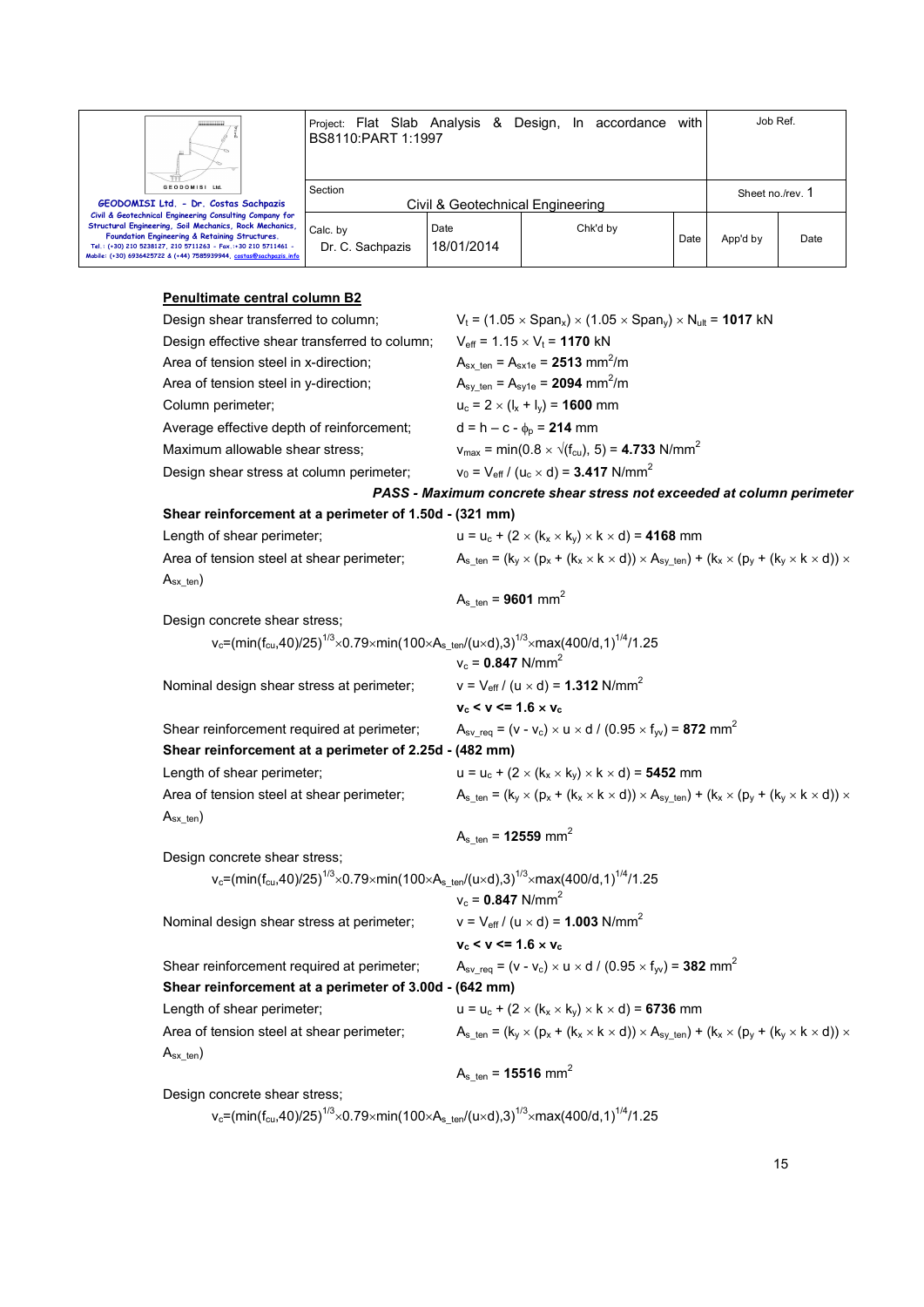

Project: Flat Slab Analysis & Design, In accordance with BS8110:PART 1:1997 Job Ref. Section Civil & Geotechnical Engineering Sheet no./rev. 1

Chk'd by

Date App'd by Date

 $v_c = 0.847$  N/mm<sup>2</sup>

Date 18/01/2014

Nominal design shear stress at perimeter;  $v = V_{\text{eff}} / (u \times d) = 0.812 \text{ N/mm}^2$  **v < vc no shear reinforcement required Internal central column B3** Design shear transferred to column;  $V_t = (1.05 \times \text{Span}_x) \times \text{Span}_y \times N_{ult} = 969 \text{ kN}$ Design effective shear transferred to column;  $V_{\text{eff}} = 1.15 \times V_t = 1114 \text{ kN}$ Area of tension steel in x-direction;  $A_{sx \text{ ten}} = A_{sx1i} = 2094 \text{ mm}^2/\text{m}$ Area of tension steel in y-direction;  $A_{\rm sv \ ten} = A_{\rm sve} = 1570 \ mm^2/m$ Column perimeter;  $u_c = 2 \times (I_x + I_y) = 1600$  mm Average effective depth of reinforcement;  $d = h - c - \phi_p = 214$  mm Maximum allowable shear stress;  $v_{\text{max}} = \text{min}(0.8 \times \sqrt{(f_{\text{cut}})}, 5) = 4.733 \text{ N/mm}^2$ Design shear stress at column perimeter;  $v_0 = V_{\text{eff}} / (u_c \times d) = 3.254 \text{ N/mm}^2$ *PASS - Maximum concrete shear stress not exceeded at column perimeter*  **Shear reinforcement at a perimeter of 1.50d - (321 mm)** Length of shear perimeter;  $u = u_c + (2 \times (k_x \times k_y) \times k \times d) = 4168$  mm Area of tension steel at shear perimeter;  $A_{s_{t}} = (k_{y} \times (p_{x} + (k_{x} \times k \times d)) \times A_{sy_{t}}) + (k_{x} \times (p_{y} + (k_{y} \times k \times d)) \times A_{sy_{t}})$  $A_{sx{\_\text{ten}})$  $A_{s_{ten}} = 7636$  mm<sup>2</sup> Design concrete shear stress;  $\rm v_c$ =(min(f $\rm c_u$ ,40)/25) $\rm ^{1/3}$  $\times$ 0.79 $\times$ min(100 $\times$ A $\rm _s$ \_ten/(u $\times$ d),3) $\rm ^{1/3}$  $\times$ max(400/d,1) $\rm ^{1/4}$ /1.25  $v_c = 0.785$  N/mm<sup>2</sup> Nominal design shear stress at perimeter;  $v = V_{\text{eff}} / (u \times d) = 1.249 \text{ N/mm}^2$  $v_c < v \le 1.6 \times v_c$ Shear reinforcement required at perimeter;  $A_{sv \text{ real}} = (v - v_c) \times u \times d / (0.95 \times f_w) = 872 \text{ mm}^2$ **Shear reinforcement at a perimeter of 2.25d - (482 mm)** Length of shear perimeter;  $u = u_c + (2 \times (k_x \times k_y) \times k \times d) =$  **5452** mm Area of tension steel at shear perimeter;  $A_s_{\text{ten}} = (k_x \times (p_x + (k_x \times k \times d)) \times A_{\text{sv-ten}}) + (k_x \times (p_y + (k_y \times k \times d)) \times A_{\text{sv-ten}})$  $A_{sx}$ <sub>ten</sub>)  $A_{s_{ten}} = 9988$  mm<sup>2</sup> Design concrete shear stress;  $\rm v_c$ =(min(f $\rm c_u$ ,40)/25) $\rm ^{1/3}$  $\times$ 0.79 $\times$ min(100 $\times$ A $\rm _s$ \_ten/(u $\times$ d),3) $\rm ^{1/3}$  $\times$ max(400/d,1) $\rm ^{1/4}$ /1.25  $v_c = 0.785$  N/mm<sup>2</sup> Nominal design shear stress at perimeter;  $v = V_{\text{eff}} / (u \times d) = 0.955 \text{ N/mm}^2$  $v_c < v \le 1.6 \times v_c$ Shear reinforcement required at perimeter;  $A_{sv\_req} = (v - v_c) \times u \times d / (0.95 \times f_w) = 418$  mm<sup>2</sup> **Shear reinforcement at a perimeter of 3.00d - (642 mm)** Length of shear perimeter;  $u = u_c + (2 \times (k_x \times k_y) \times k \times d) = 6736$  mm Area of tension steel at shear perimeter;  $A_{s_{\text{ten}}} = (k_y \times (p_x + (k_x \times k \times d)) \times A_{s_y_{\text{ten}}} + (k_x \times (p_y + (k_y \times k \times d)) \times A_{s_x_{\text{ten}}} + (k_z \times k \times d))$ 

 $A_{sx}$ <sub>ten</sub>)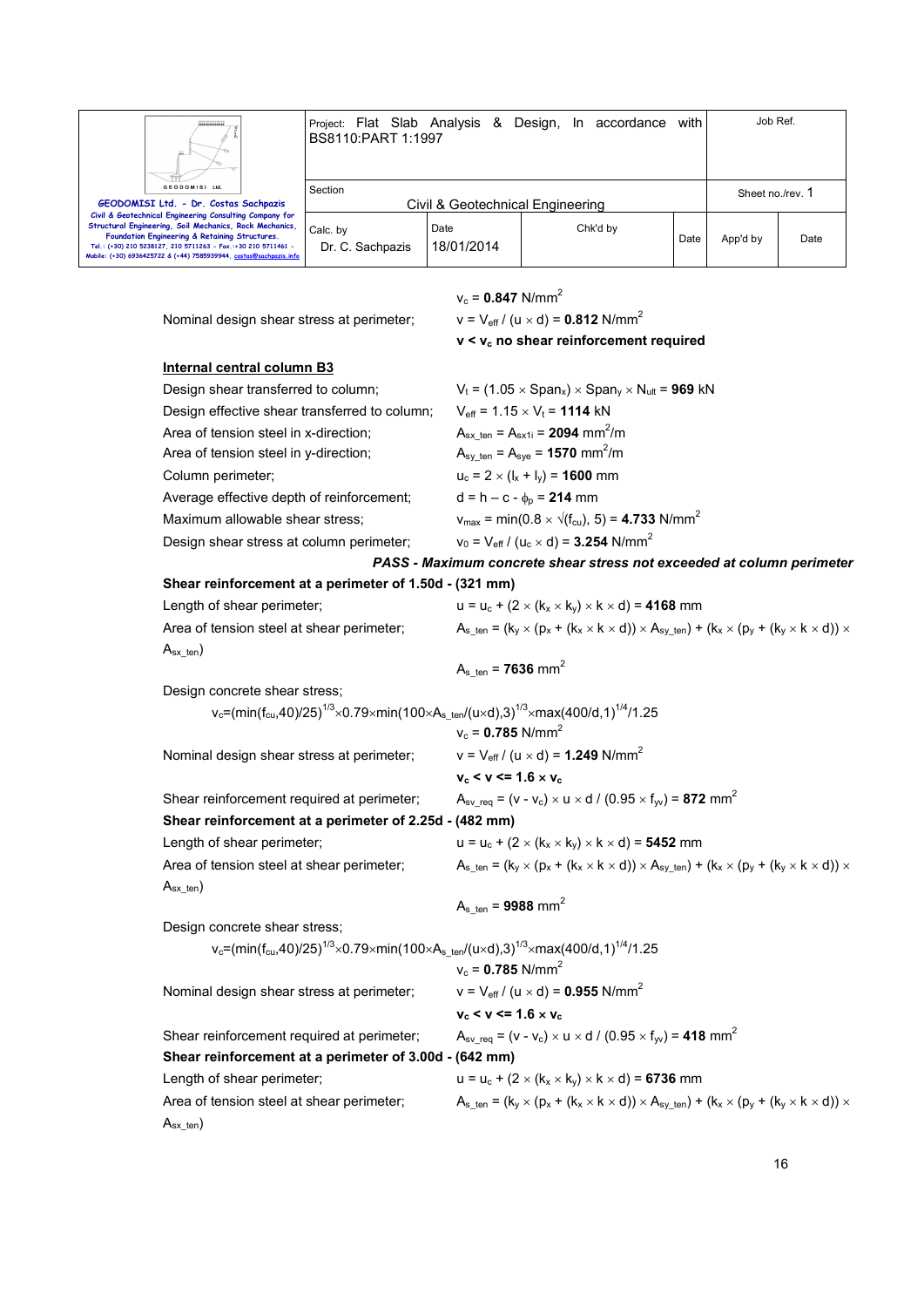

 $A_{s_{ten}} = 12340$  mm<sup>2</sup>

# Design concrete shear stress: v<sub>c</sub>=(min(f<sub>cu</sub>,40)/25)<sup>1/3</sup> $\times$ 0.79 $\times$ min(100 $\times$ A $_{\rm s\_ten}$ /(u $\times$ d),3) $^{1/3}$  $\times$ max(400/d,1) $^{1/4}$ /1.25  $v_c = 0.785$  N/mm<sup>2</sup> Nominal design shear stress at perimeter;  $v = V_{\text{eff}} / (u \times d) = 0.773 \text{ N/mm}^2$  **v < vc no shear reinforcement required Internal edge column C1** Design shear transferred to column;  $V_t = Span_x \times ((0.45 \times Span_v) + e_v) \times N_{ult} = 431$  kN Design effective shear transferred to column;  $V_{\text{eff}} = 1.4 \times V_t = 604 \text{ kN}$ Area of tension steel in x-direction;  $A_{sx \text{ ten}} = A_{sx} = 1570 \text{ mm}^2/\text{m}$ Area of tension steel in y-direction;  $A_{sy \text{ten}} = A_{sy \text{edge}} = 1148 \text{ mm}^2/\text{m}$ Column perimeter;  $u_c = I_x + (2 \times I_{y1}) = 900$  mm (Library item: Flat slab shear map C1) Average effective depth of reinforcement;  $d = h - c - \phi_p = 214$  mm Maximum allowable shear stress;  $v_{\text{max}} = \text{min}(0.8 \times \sqrt{(f_{\text{cu}})}, 5) = 4.733 \text{ N/mm}^2$ Design shear stress at column perimeter:  $v_0 = V_{\text{eff}} / (u_c \times d) = 3.135 \text{ N/mm}^2$ *PASS - Maximum concrete shear stress not exceeded at column perimeter*  **Shear reinforcement at a perimeter of 1.50d - (321 mm)** Length of shear perimeter;  $u = u_c + (2 \times (k_x \times k_y) \times k \times d) = 2184$  mm Area of tension steel at shear perimeter;  $A_s_{\text{ten}} = (k_x \times (p_x + (k_x \times k \times d)) \times A_{\text{sv-ten}}) + (k_x \times (p_y + (k_y \times k \times d)) \times A_{\text{sv-ten}})$  $A_{sx}$ <sub>ten</sub>)  $A_{s_{t}}$  ten = **2989** mm<sup>2</sup> Design concrete shear stress: v<sub>c</sub>=(min(f<sub>cu</sub>,40)/25)<sup>1/3</sup> $\times$ 0.79 $\times$ min(100 $\times$ A $_{\rm s\_ten}$ /(u $\times$ d),3) $^{1/3}$  $\times$ max(400/d,1) $^{1/4}$ /1.25  $v_c = 0.712$  N/mm<sup>2</sup> Nominal design shear stress at perimeter;  $v = V_{\text{eff}} / (u \times d) = 1.292 \text{ N/mm}^2$ **1.6**  $\times$  **v**<sub>c</sub>  $\lt$  **v**  $\lt$  = **2**  $\times$  **v**<sub>c</sub> Shear reinforcement required at perimeter;  $A_{sv \text{ req}} = 5 \times ((0.7 \times v) - v_c) \times u \times d / (0.95 \times f_w) = 945 \text{ mm}^2$ **Shear reinforcement at a perimeter of 2.25d - (482 mm)** Length of shear perimeter;  $u = u_c + (2 \times (k_x \times k_y) \times k \times d) =$  **2826** mm Area of tension steel at shear perimeter;  $A_{s_ten} = (k_y \times (p_x + (k_x \times k \times d)) \times A_{sv}$ <sub>ten</sub>) +  $(k_x \times (p_y + (k_y \times k \times d)) \times A_{sv}$  $A_{sx}$ <sub>ten</sub>)  $A_{s_{ten}} = 3862$  mm<sup>2</sup> Design concrete shear stress; v<sub>c</sub>=(min(f<sub>cu</sub>,40)/25)<sup>1/3</sup> $\times$ 0.79 $\times$ min(100 $\times$ A $_{\rm s\_ten}$ /(u $\times$ d),3) $^{1/3}$  $\times$ max(400/d,1) $^{1/4}$ /1.25  $v_c = 0.712$  N/mm<sup>2</sup> Nominal design shear stress at perimeter;  $v = V_{\text{eff}} / (u \times d) = 0.998 \text{ N/mm}^2$  $v_c < v \le 1.6 \times v_c$ Shear reinforcement required at perimeter;  $A_{sv \text{ req}} = (v - v_c) \times u \times d / (0.95 \times f_w) = 365 \text{ mm}^2$ **Shear reinforcement at a perimeter of 3.00d - (642 mm)**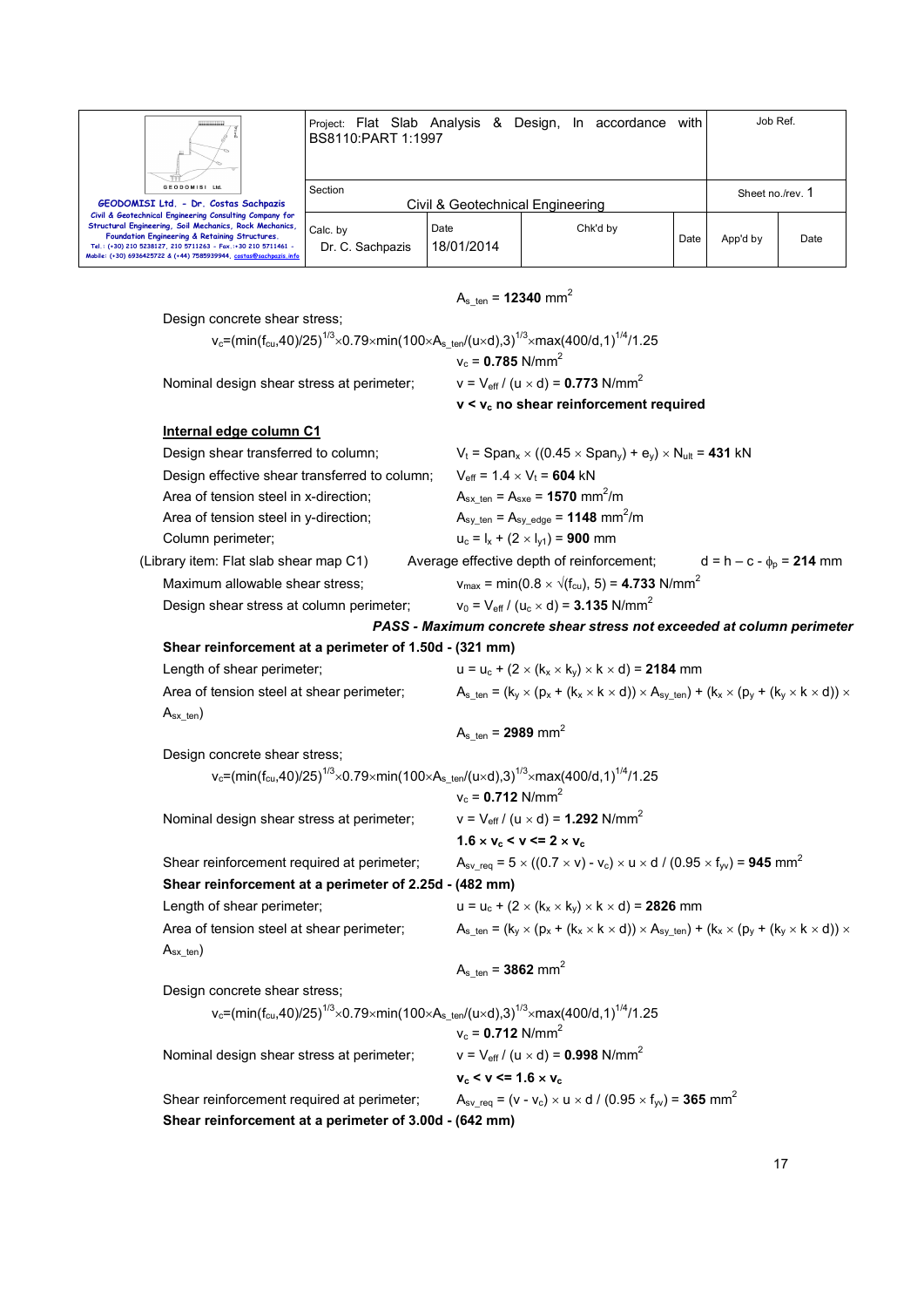|                                                                                                                                                                                                                                     | BS8110:PART 1:1997                                                                                                                                                                                                                     |                                         | Project: Flat Slab Analysis & Design, In accordance with                                                                                                  |      | Job Ref. |                  |  |
|-------------------------------------------------------------------------------------------------------------------------------------------------------------------------------------------------------------------------------------|----------------------------------------------------------------------------------------------------------------------------------------------------------------------------------------------------------------------------------------|-----------------------------------------|-----------------------------------------------------------------------------------------------------------------------------------------------------------|------|----------|------------------|--|
| <b>GEODOMISI Ltd</b>                                                                                                                                                                                                                | Section                                                                                                                                                                                                                                |                                         |                                                                                                                                                           |      |          | Sheet no./rev. 1 |  |
| GEODOMISI Ltd. - Dr. Costas Sachpazis<br>Civil & Geotechnical Engineering Consulting Company for                                                                                                                                    | Civil & Geotechnical Engineering                                                                                                                                                                                                       |                                         |                                                                                                                                                           |      |          |                  |  |
| Structural Engineering, Soil Mechanics, Rock Mechanics,<br>Foundation Engineering & Retaining Structures.<br>Tel.: (+30) 210 5238127, 210 5711263 - Fax.:+30 210 5711461 -<br>Mobile: (+30) 6936425722 & (+44) 7585939944, costas@s | Calc. by<br>Dr. C. Sachpazis                                                                                                                                                                                                           | Date<br>18/01/2014                      | Chk'd by                                                                                                                                                  | Date | App'd by | Date             |  |
| Length of shear perimeter;                                                                                                                                                                                                          |                                                                                                                                                                                                                                        |                                         | $u = u_c + (2 \times (k_x \times k_y) \times k \times d) = 3468$ mm                                                                                       |      |          |                  |  |
|                                                                                                                                                                                                                                     | $A_{s \text{ ten}} = (k_y \times (p_x + (k_x \times k \times d)) \times A_{sy \text{ ten}}) + (k_x \times (p_y + (k_y \times k \times d)) \times$<br>Area of tension steel at shear perimeter;                                         |                                         |                                                                                                                                                           |      |          |                  |  |
| $A_{sx\_ten}$                                                                                                                                                                                                                       |                                                                                                                                                                                                                                        | $A_{s \text{ ten}} = 4734 \text{ mm}^2$ |                                                                                                                                                           |      |          |                  |  |
| Design concrete shear stress;                                                                                                                                                                                                       |                                                                                                                                                                                                                                        |                                         |                                                                                                                                                           |      |          |                  |  |
|                                                                                                                                                                                                                                     |                                                                                                                                                                                                                                        | $v_c = 0.712$ N/mm <sup>2</sup>         | $v_c = (min(f_{cu}, 40)/25)^{1/3} \times 0.79 \times min(100 \times A_{s \text{ ten}}/(u \times d), 3)^{1/3} \times max(400/d, 1)^{1/4}/1.25$             |      |          |                  |  |
| Nominal design shear stress at perimeter;                                                                                                                                                                                           |                                                                                                                                                                                                                                        |                                         | $v = V_{eff} / (u \times d) = 0.814$ N/mm <sup>2</sup>                                                                                                    |      |          |                  |  |
|                                                                                                                                                                                                                                     |                                                                                                                                                                                                                                        | $v_c < v \le 1.6 \times v_c$            |                                                                                                                                                           |      |          |                  |  |
| Shear reinforcement required at perimeter;<br>Shear reinforcement at a perimeter of 3.75d - (803 mm)                                                                                                                                |                                                                                                                                                                                                                                        |                                         | $A_{\rm sv}$ req = (v - v <sub>c</sub> ) × u × d / (0.95 × f <sub>w</sub> ) = <b>159</b> mm <sup>2</sup>                                                  |      |          |                  |  |
| Length of shear perimeter;                                                                                                                                                                                                          |                                                                                                                                                                                                                                        |                                         | $u = u_c + (2 \times (k_x \times k_y) \times k \times d) = 4110$ mm                                                                                       |      |          |                  |  |
| Area of tension steel at shear perimeter;                                                                                                                                                                                           |                                                                                                                                                                                                                                        |                                         | $A_{s \text{ ten}} = (k_y \times (p_x + (k_x \times k \times d)) \times A_{sy \text{ ten}}) + (k_x \times (p_y + (k_y \times k \times d)) \times$         |      |          |                  |  |
| $A_{sx\_ten}$                                                                                                                                                                                                                       |                                                                                                                                                                                                                                        |                                         |                                                                                                                                                           |      |          |                  |  |
|                                                                                                                                                                                                                                     |                                                                                                                                                                                                                                        | $A_{s \text{ ten}} = 5607 \text{ mm}^2$ |                                                                                                                                                           |      |          |                  |  |
| Design concrete shear stress;                                                                                                                                                                                                       |                                                                                                                                                                                                                                        |                                         |                                                                                                                                                           |      |          |                  |  |
|                                                                                                                                                                                                                                     |                                                                                                                                                                                                                                        |                                         | v <sub>c</sub> =(min(f <sub>cu</sub> ,40)/25) <sup>1/3</sup> ×0.79×min(100×A <sub>s_ten</sub> /(u×d),3) <sup>1/3</sup> ×max(400/d,1) <sup>1/4</sup> /1.25 |      |          |                  |  |
|                                                                                                                                                                                                                                     |                                                                                                                                                                                                                                        | $v_c = 0.711$ N/mm <sup>2</sup>         |                                                                                                                                                           |      |          |                  |  |
| Nominal design shear stress at perimeter;                                                                                                                                                                                           |                                                                                                                                                                                                                                        |                                         | $v = V_{eff} / (u \times d) = 0.686$ N/mm <sup>2</sup>                                                                                                    |      |          |                  |  |
|                                                                                                                                                                                                                                     |                                                                                                                                                                                                                                        |                                         | $v < v_c$ no shear reinforcement required                                                                                                                 |      |          |                  |  |
| <b>Internal central column C2</b>                                                                                                                                                                                                   |                                                                                                                                                                                                                                        |                                         |                                                                                                                                                           |      |          |                  |  |
| Design shear transferred to column;                                                                                                                                                                                                 |                                                                                                                                                                                                                                        |                                         | $V_t = \text{Span}_x \times (1.05 \times \text{Span}_y) \times N_{ult} = 969$ kN                                                                          |      |          |                  |  |
| Design effective shear transferred to column;                                                                                                                                                                                       |                                                                                                                                                                                                                                        |                                         | $V_{\text{eff}}$ = 1.15 $\times$ V <sub>t</sub> = <b>1114</b> kN                                                                                          |      |          |                  |  |
|                                                                                                                                                                                                                                     | $A_{sx \text{ ten}} = A_{sxe} = 1570 \text{ mm}^2/\text{m}$<br>Area of tension steel in x-direction;                                                                                                                                   |                                         |                                                                                                                                                           |      |          |                  |  |
|                                                                                                                                                                                                                                     | $A_{sy\_ten} = A_{sy1i} = 2094$ mm <sup>2</sup> /m<br>Area of tension steel in y-direction;                                                                                                                                            |                                         |                                                                                                                                                           |      |          |                  |  |
| Column perimeter;                                                                                                                                                                                                                   | $u_c = 2 \times (I_x + I_y) = 1600$ mm                                                                                                                                                                                                 |                                         |                                                                                                                                                           |      |          |                  |  |
| Average effective depth of reinforcement;                                                                                                                                                                                           |                                                                                                                                                                                                                                        |                                         | $d = h - c - \phi_p = 214$ mm                                                                                                                             |      |          |                  |  |
|                                                                                                                                                                                                                                     | $v_{\text{max}} = \text{min}(0.8 \times \sqrt{(f_{\text{cu}})}, 5) = 4.733 \text{ N/mm}^2$<br>Maximum allowable shear stress;                                                                                                          |                                         |                                                                                                                                                           |      |          |                  |  |
| Design shear stress at column perimeter;                                                                                                                                                                                            |                                                                                                                                                                                                                                        |                                         | $v_0 = V_{\text{eff}} / (u_c \times d) = 3.254 \text{ N/mm}^2$                                                                                            |      |          |                  |  |
|                                                                                                                                                                                                                                     |                                                                                                                                                                                                                                        |                                         | PASS - Maximum concrete shear stress not exceeded at column perimeter                                                                                     |      |          |                  |  |
| Shear reinforcement at a perimeter of 1.50d - (321 mm)                                                                                                                                                                              |                                                                                                                                                                                                                                        |                                         |                                                                                                                                                           |      |          |                  |  |
|                                                                                                                                                                                                                                     | Length of shear perimeter;<br>$u = u_c + (2 \times (k_x \times k_y) \times k \times d) = 4168$ mm<br>$A_{s_ten} = (k_y \times (p_x + (k_x \times k \times d)) \times A_{sy_ten}) + (k_x \times (p_y + (k_y \times k \times d)) \times$ |                                         |                                                                                                                                                           |      |          |                  |  |
| Area of tension steel at shear perimeter;                                                                                                                                                                                           |                                                                                                                                                                                                                                        |                                         |                                                                                                                                                           |      |          |                  |  |
| $A_{sx\_ten}$                                                                                                                                                                                                                       |                                                                                                                                                                                                                                        | $A_{s \text{ ten}} = 7636 \text{ mm}^2$ |                                                                                                                                                           |      |          |                  |  |
| Design concrete shear stress;                                                                                                                                                                                                       |                                                                                                                                                                                                                                        |                                         |                                                                                                                                                           |      |          |                  |  |
|                                                                                                                                                                                                                                     |                                                                                                                                                                                                                                        | $v_c = 0.785$ N/mm <sup>2</sup>         | v <sub>c</sub> =(min(f <sub>cu</sub> ,40)/25) <sup>1/3</sup> ×0.79×min(100×A <sub>s_ten</sub> /(u×d),3) <sup>1/3</sup> ×max(400/d,1) <sup>1/4</sup> /1.25 |      |          |                  |  |
| Nominal design shear stress at perimeter;                                                                                                                                                                                           |                                                                                                                                                                                                                                        |                                         | $v = V_{eff} / (u \times d) = 1.249$ N/mm <sup>2</sup>                                                                                                    |      |          |                  |  |
|                                                                                                                                                                                                                                     |                                                                                                                                                                                                                                        |                                         |                                                                                                                                                           |      |          |                  |  |
|                                                                                                                                                                                                                                     |                                                                                                                                                                                                                                        |                                         |                                                                                                                                                           |      |          | 18               |  |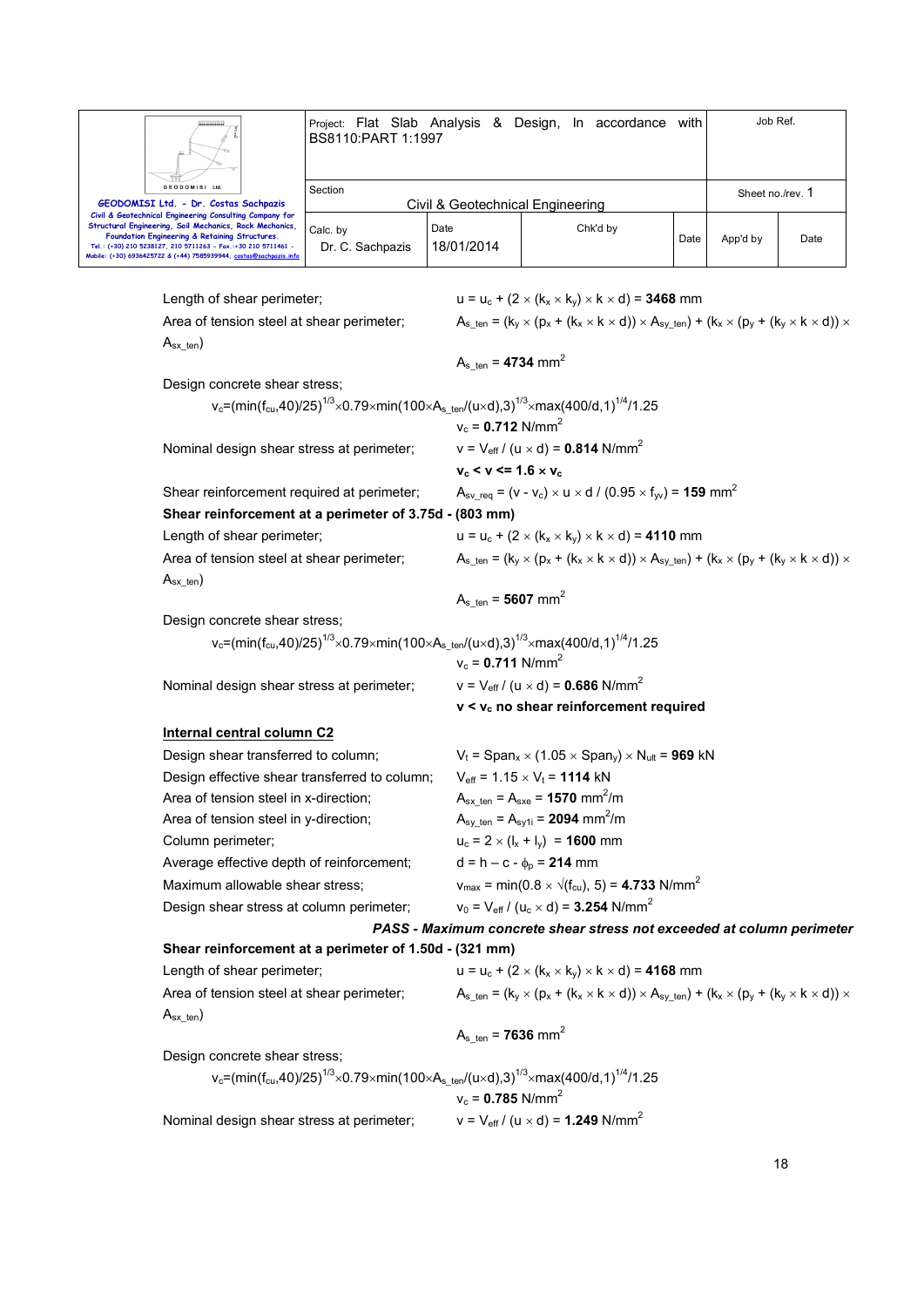

Project: Flat Slab Analysis & Design, In accordance with BS8110:PART 1:1997 Job Ref. Section Civil & Geotechnical Engineering Sheet no./rev. 1 Calc. by Date Chk'd by Date App'd by Date

Civil & Geotechnical Engineering Consulting Company for<br>Structural Engineering, Soil Mechanics, Rock Mechanics,<br>Foundation Engineering & Retaining Structures.<br>Tel.: (+30) 201 8238127, 201 9711263 - Fex.:+30 201 971461<br>Mobi

Dr. C. Sachpazis

18/01/2014

|                                                                                                                                                          | $v_c < v \le 1.6 \times v_c$                                                                                                                      |
|----------------------------------------------------------------------------------------------------------------------------------------------------------|---------------------------------------------------------------------------------------------------------------------------------------------------|
| Shear reinforcement required at perimeter;                                                                                                               | $A_{\rm sv}$ req = (v - v <sub>c</sub> ) × u × d / (0.95 × f <sub>w</sub> ) = <b>872</b> mm <sup>2</sup>                                          |
| Shear reinforcement at a perimeter of 2.25d - (482 mm)                                                                                                   |                                                                                                                                                   |
| Length of shear perimeter;                                                                                                                               | $u = u_c + (2 \times (k_x \times k_y) \times k \times d) = 5452$ mm                                                                               |
| Area of tension steel at shear perimeter;                                                                                                                | $A_{s \text{ ten}} = (k_v \times (p_x + (k_x \times k \times d)) \times A_{sy \text{ ten}}) + (k_x \times (p_y + (k_y \times k \times d)) \times$ |
| $A_{sx{\text{-}}ten}$                                                                                                                                    |                                                                                                                                                   |
|                                                                                                                                                          | $A_{s \text{ ten}} = 9988 \text{ mm}^2$                                                                                                           |
| Design concrete shear stress;                                                                                                                            |                                                                                                                                                   |
| v <sub>c</sub> =(min(f <sub>cu</sub> ,40)/25) <sup>1/3</sup> ×0.79×min(100×A <sub>sten</sub> /(u×d),3) <sup>1/3</sup> ×max(400/d,1) <sup>1/4</sup> /1.25 |                                                                                                                                                   |
|                                                                                                                                                          | $v_c = 0.785$ N/mm <sup>2</sup>                                                                                                                   |
| Nominal design shear stress at perimeter;                                                                                                                | $v = V_{eff} / (u \times d) = 0.955$ N/mm <sup>2</sup>                                                                                            |
|                                                                                                                                                          | $v_c < v \le 1.6 \times v_c$                                                                                                                      |
| Shear reinforcement required at perimeter;                                                                                                               | $A_{\rm sv}$ req = (v - v <sub>c</sub> ) × u × d / (0.95 × f <sub>w</sub> ) = 418 mm <sup>2</sup>                                                 |
| Shear reinforcement at a perimeter of 3.00d - (642 mm)                                                                                                   |                                                                                                                                                   |
| Length of shear perimeter;                                                                                                                               | $u = u_c + (2 \times (k_x \times k_y) \times k \times d) = 6736$ mm                                                                               |
| Area of tension steel at shear perimeter;                                                                                                                | $A_{s \text{ ten}} = (k_y \times (p_x + (k_x \times k \times d)) \times A_{sy \text{ ten}}) + (k_x \times (p_y + (k_y \times k \times d)) \times$ |
| $A_{sx{\text{-}}ten}$                                                                                                                                    |                                                                                                                                                   |
|                                                                                                                                                          | A <sub>s ten</sub> = <b>12340</b> mm <sup>2</sup>                                                                                                 |
| Design concrete shear stress;                                                                                                                            |                                                                                                                                                   |
| v <sub>c</sub> =(min(f <sub>cu</sub> ,40)/25) <sup>1/3</sup> ×0.79×min(100×A <sub>sten</sub> /(u×d),3) <sup>1/3</sup> ×max(400/d,1) <sup>1/4</sup> /1.25 |                                                                                                                                                   |
|                                                                                                                                                          | $v_c = 0.785$ N/mm <sup>2</sup>                                                                                                                   |
| Nominal design shear stress at perimeter;                                                                                                                | $v = V_{eff} / (u \times d) = 0.773$ N/mm <sup>2</sup>                                                                                            |
|                                                                                                                                                          | v < v <sub>c</sub> no shear reinforcement required                                                                                                |
| <b>Internal column C3</b>                                                                                                                                |                                                                                                                                                   |
| Design shear transferred to column;                                                                                                                      | $V_t = Span_x \times Span_y \times N_{ult} = 923$ kN                                                                                              |
| Design effective shear transferred to column;                                                                                                            | $V_{\text{eff}}$ = 1.15 $\times$ V <sub>t</sub> = <b>1061</b> kN                                                                                  |
| Area of tension steel in x-direction;                                                                                                                    | $A_{sx \text{ ten}} = A_{sxi} = 1570 \text{ mm}^2/\text{m}$                                                                                       |
| Area of tension steel in y-direction;                                                                                                                    | $A_{sy\_ten} = A_{syi} = 1570$ mm <sup>2</sup> /m                                                                                                 |
| Column perimeter;                                                                                                                                        | $u_c = 2 \times (I_x + I_y) = 1600$ mm                                                                                                            |
| Average effective depth of reinforcement;                                                                                                                | $d = h - c - \phi_p = 214$ mm                                                                                                                     |
| Maximum allowable shear stress:                                                                                                                          | $v_{\text{max}} = \text{min}(0.8 \times \sqrt{(f_{\text{cu}})}, 5) = 4.733 \text{ N/mm}^2$                                                        |
| Design shear stress at column perimeter;                                                                                                                 | $v_0 = V_{\text{eff}} / (u_c \times d) = 3.099 \text{ N/mm}^2$                                                                                    |
|                                                                                                                                                          | PASS - Maximum concrete shear stress not exceeded at column perimeter                                                                             |
| Shear reinforcement at a perimeter of 1.50d - (321 mm)                                                                                                   |                                                                                                                                                   |
| Length of shear perimeter;                                                                                                                               | $u = u_c + (2 \times (k_x \times k_y) \times k \times d) = 4168$ mm                                                                               |
| Area of tension steel at shear perimeter;                                                                                                                | $A_{s_ten} = (k_y \times (p_x + (k_x \times k \times d)) \times A_{sy_ten}) + (k_x \times (p_y + (k_y \times k \times d)) \times$                 |
| $A_{sx\_ten}$                                                                                                                                            |                                                                                                                                                   |
|                                                                                                                                                          | $A_{s_{\text{min}}}$ = 6544 mm <sup>2</sup>                                                                                                       |
|                                                                                                                                                          |                                                                                                                                                   |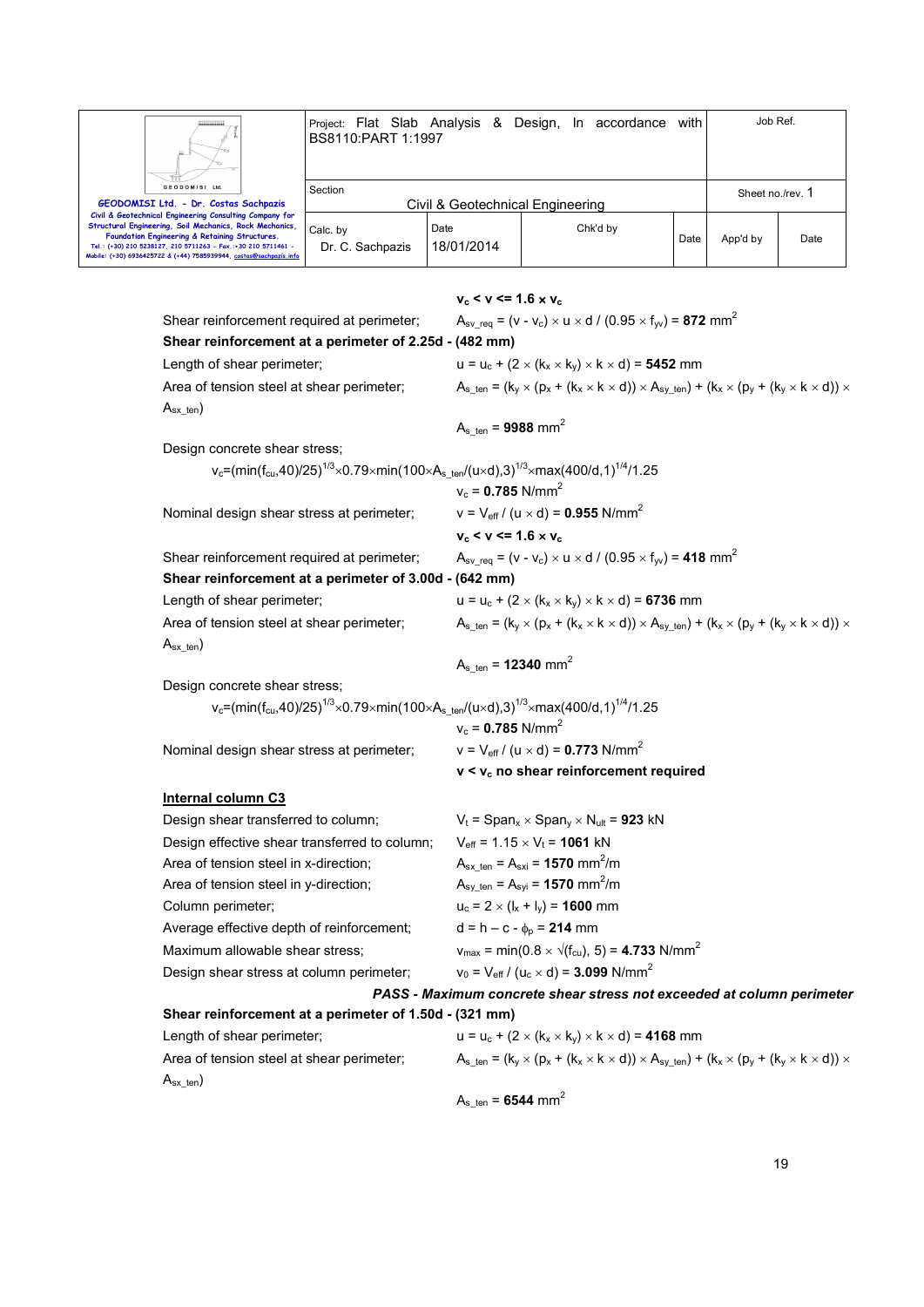| Ш.                                                                                                                                                                                                                                                                                                          | Project: Flat Slab Analysis & Design, In accordance<br>BS8110:PART 1:1997 |                    |  |          | with             | Job Ref. |      |
|-------------------------------------------------------------------------------------------------------------------------------------------------------------------------------------------------------------------------------------------------------------------------------------------------------------|---------------------------------------------------------------------------|--------------------|--|----------|------------------|----------|------|
| GEODOMISI Ltd.<br>GEODOMISI Ltd. - Dr. Costas Sachpazis                                                                                                                                                                                                                                                     | Section<br>Civil & Geotechnical Engineering                               |                    |  |          | Sheet no./rev. 1 |          |      |
| Civil & Geotechnical Engineering Consulting Company for<br>Structural Engineering, Soil Mechanics, Rock Mechanics,<br>Foundation Engineering & Retaining Structures.<br>Tel.: (+30) 210 5238127, 210 5711263 - Fax.:+30 210 5711461 -<br>Mobile: (+30) 6936425722 & (+44) 7585939944, costas@sachpazis.info | Calc. by<br>Dr. C. Sachpazis                                              | Date<br>18/01/2014 |  | Chk'd by | Date             | App'd by | Date |

Design concrete shear stress;

v<sub>c</sub>=(min(f<sub>cu</sub>,40)/25)<sup>1/3</sup>×0.79×min(100×A<sub>s\_ten</sub>/(u×d),3)<sup>1/3</sup>×max(400/d,1)<sup>1/4</sup>/1.25  $v_c = 0.746$  N/mm<sup>2</sup> Nominal design shear stress at perimeter;  $v = V_{\text{eff}} / (u \times d) = 1.190 \text{ N/mm}^2$  $v_c < v \le 1.6 \times v_c$ Shear reinforcement required at perimeter;  $A_{sv\_req} = (v - v_c) \times u \times d / (0.95 \times f_w) = 834 \text{ mm}^2$ **Shear reinforcement at a perimeter of 2.25d - (482 mm)** Length of shear perimeter;  $u = u_c + (2 \times (k_x \times k_y) \times k \times d) =$  **5452** mm Area of tension steel at shear perimeter;  $A_s_{\text{ten}} = (k_x \times (p_x + (k_x \times k \times d)) \times A_{\text{sv-ten}}) + (k_x \times (p_y + (k_y \times k \times d)) \times A_{\text{sv-ten}})$  $A_{sx}$ <sub>ten</sub>)  $A_{s_{t}}$  ten = **8560** mm<sup>2</sup> Design concrete shear stress; v<sub>c</sub>=(min(f<sub>cu</sub>,40)/25)<sup>1/3</sup>×0.79×min(100×A<sub>s\_ten</sub>/(u×d),3)<sup>1/3</sup>×max(400/d,1)<sup>1/4</sup>/1.25  $v_c = 0.746$  N/mm<sup>2</sup> Nominal design shear stress at perimeter;  $v = V_{\text{eff}} / (u \times d) = 0.910 \text{ N/mm}^2$  $v_c < v \le 1.6 \times v_c$ Shear reinforcement required at perimeter;  $A_{\text{sv\_rea}} = (v - v_c) \times u \times d / (0.95 \times f_w) = 403 \text{ mm}^2$ **Shear reinforcement at a perimeter of 3.00d - (642 mm)** Length of shear perimeter;  $u = u_c + (2 \times (k_x \times k_y) \times k \times d) = 6736$  mm Area of tension steel at shear perimeter;  $A_{s_{ten}} = (k_v \times (p_x + (k_x \times k \times d)) \times A_{sv_{ten}}) + (k_x \times (p_v + (k_v \times k \times d)) \times A_{sv_{ten}})$  $A_{sx}$ <sub>ten</sub>)  $A_{s_{\text{ten}}}$  = **10576** mm<sup>2</sup> Design concrete shear stress; v<sub>c</sub>=(min(f<sub>cu</sub>,40)/25)<sup>1/3</sup> $\times$ 0.79 $\times$ min(100 $\times$ A $_{\rm s\_ten}$ /(u $\times$ d),3) $^{1/3}$  $\times$ max(400/d,1) $^{1/4}$ /1.25  $v_c = 0.746$  N/mm<sup>2</sup> Nominal design shear stress at perimeter;  $v = V_{\text{eff}} / (u \times d) = 0.736 \text{ N/mm}^2$  **v < vc no shear reinforcement required CURTAILMENT OF REINFORCEMENT Internal column** Radius of circular yield line;  $1^{1/2}\times(1.05\times \mathsf{Span}_\mathsf{x}\times 1.05\times \mathsf{Span}_\mathsf{y}$  /  $(\mathsf{l}_\mathsf{x}\times \mathsf{l}_\mathsf{y}))^{1/3}$  = **1601** mm Minimum curtailment length in x-direction;  $l_{int x} = Max(r + 12 \times D, 0.25 \times Span_x) = 1841$  mm Minimum curtailment length in y-direction;  $\qquad \qquad \text{ln}_x = \text{Max}(r + 12 \times D, 0.25 \times \text{Span}_y) = 1841 \text{ mm}$ **Corner column** Radius of yield line;  $1^{1/2} \times ((0.45 \times \text{Span}_x + \text{e}_x) \times (0.45 \times \text{Span}_y + \text{e}_y) / (l_{x1} \times$  $\left\vert \mathbf{I}_{\mathsf{V}}\right\rangle ^{1/3}$ 

r = **863** mm

Minimum curtailment length in x-direction;  $l_{\text{corner x}} = \text{Max}(r + 12 \times D, 0.2 \times \text{Span}_x) = 1440 \text{ mm}$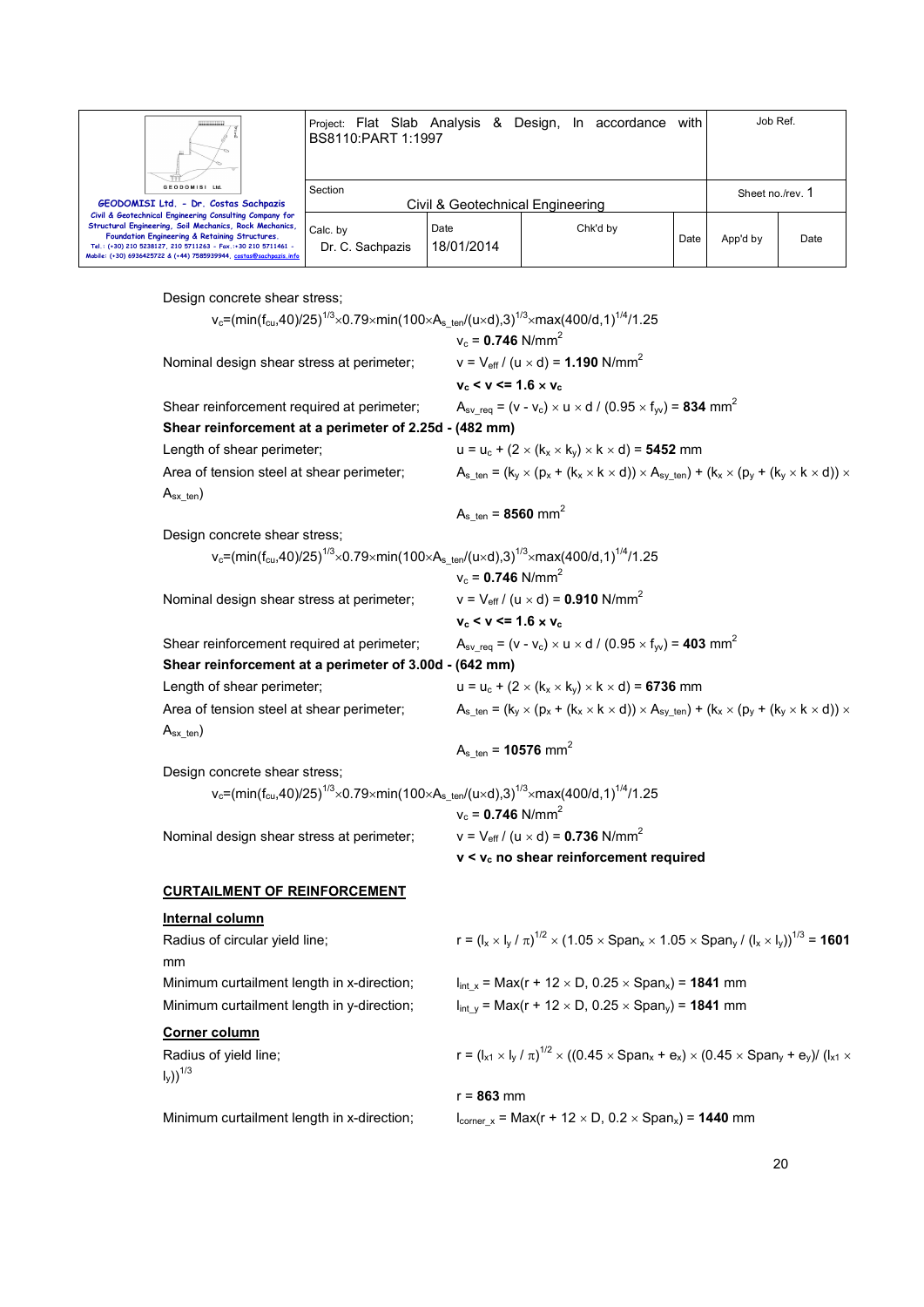| Ш                                                                                                                                                                                                                                                                                                           | Project: Flat Slab Analysis & Design, In accordance<br>BS8110:PART 1:1997 |                    |          | with | Job Ref.         |      |
|-------------------------------------------------------------------------------------------------------------------------------------------------------------------------------------------------------------------------------------------------------------------------------------------------------------|---------------------------------------------------------------------------|--------------------|----------|------|------------------|------|
| GEODOMISI Ltd.<br>GEODOMISI Ltd. - Dr. Costas Sachpazis                                                                                                                                                                                                                                                     | Section<br>Civil & Geotechnical Engineering                               |                    |          |      | Sheet no./rev. 1 |      |
| Civil & Geotechnical Engineering Consulting Company for<br>Structural Engineering, Soil Mechanics, Rock Mechanics,<br>Foundation Engineering & Retaining Structures.<br>Tel.: (+30) 210 5238127, 210 5711263 - Fax.:+30 210 5711461 -<br>Mobile: (+30) 6936425722 & (+44) 7585939944, costas@sachpazis.info | Calc. by<br>Dr. C. Sachpazis                                              | Date<br>18/01/2014 | Chk'd by | Date | App'd by         | Date |

Minimum curtailment length in y-direction;  $l_{\text{corner}_y} = \text{Max}(r + 12 \times D, 0.2 \times \text{Span}_y) = 1440 \text{ mm}$ 

### **Edge columns**

Radius of yield line in x-direction;  $I_y)$ )<sup>1/3</sup>

 $1^{1/2}$   $\times$  ((0.45  $\times$  Span $_{\rm x}$  +  $\rm e_{\rm x})$   $\times$  (1.05  $\times$  Span $_{\rm y})$  / (l $_{\rm x1}$   $\times$ 

# r = **1130** mm

Minimum curtailment length in x-direction;  $l_{edge_x} = Max(r + 12 \times D, 0.2 \times Span_x) = 1440$  mm Radius of yield line in y-direction;  $I_{y1})$ )<sup>1/3</sup>

# $1^{1/2}$   $\times$  ((0.45  $\times$  Span $_{\rm y}$  + e $_{\rm y})$   $\times$  (1.05  $\times$  Span $_{\rm x})$  / (l $_{\rm x}$   $\times$

### r = **1130** mm

Minimum curtailment length in y-direction;  $l_{edge_y}$  = Max(r + 12 × D, 0.2 × Span<sub>y</sub>) = **1440** mm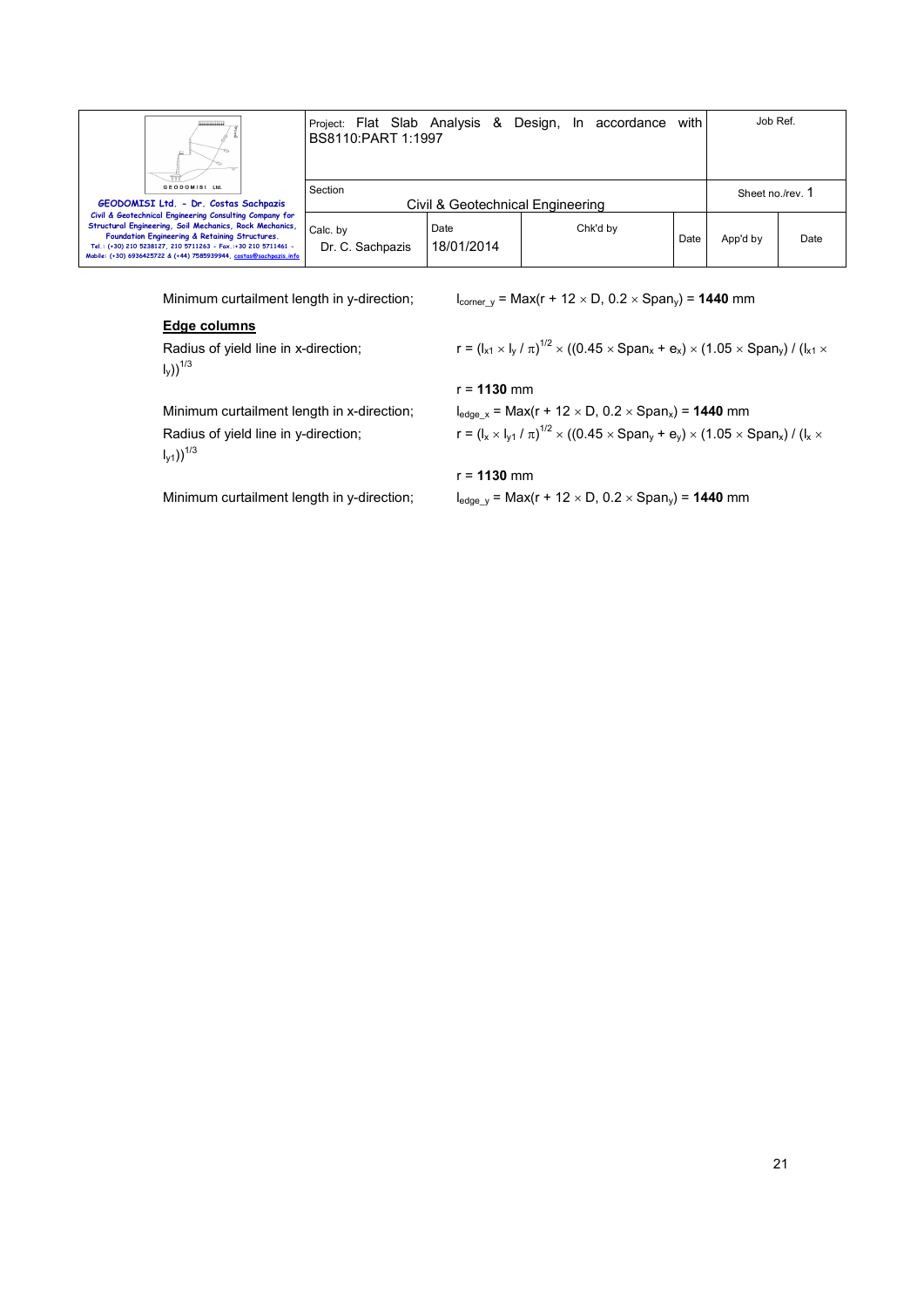



When the effective span in the x direction,  $L_x$ , is greater than the effective span in the y direction,  $L_y$ , the reinforcement in the outer layer is assumed to be that in the x direction otherwise it is assumed to be that in the y direction.